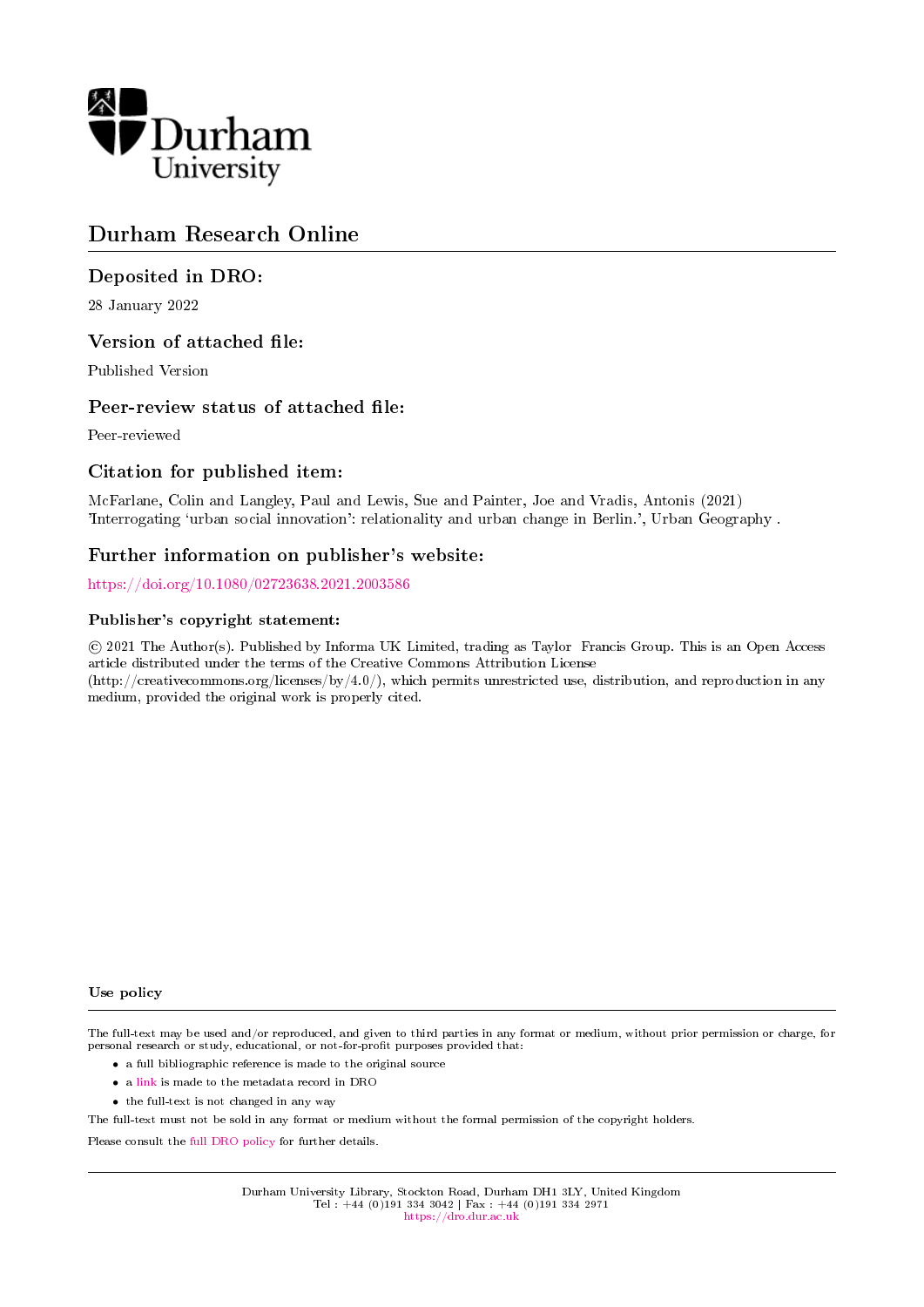

**Urban Geography**



**ISSN: (Print) (Online) Journal homepage:<https://www.tandfonline.com/loi/rurb20>**

# **Interrogating 'urban social innovation': relationality and urban change in Berlin**

**Colin McFarlane, Paul Langley, Joe Painter, Sue Lewis & Antonis Vradis**

**To cite this article:** Colin McFarlane, Paul Langley, Joe Painter, Sue Lewis & Antonis Vradis (2021): Interrogating 'urban social innovation': relationality and urban change in Berlin, Urban Geography, DOI: [10.1080/02723638.2021.2003586](https://www.tandfonline.com/action/showCitFormats?doi=10.1080/02723638.2021.2003586)

**To link to this article:** <https://doi.org/10.1080/02723638.2021.2003586>

© 2021 The Author(s). Published by Informa UK Limited, trading as Taylor & Francis Group.



ര

Published online: 09 Dec 2021.

[Submit your article to this journal](https://www.tandfonline.com/action/authorSubmission?journalCode=rurb20&show=instructions)  $\mathbb{Z}$ 

**Article views: 424** 



 $\overline{Q}$  [View related articles](https://www.tandfonline.com/doi/mlt/10.1080/02723638.2021.2003586)  $\overline{C}$ 

[View Crossmark data](http://crossmark.crossref.org/dialog/?doi=10.1080/02723638.2021.2003586&domain=pdf&date_stamp=2021-12-09)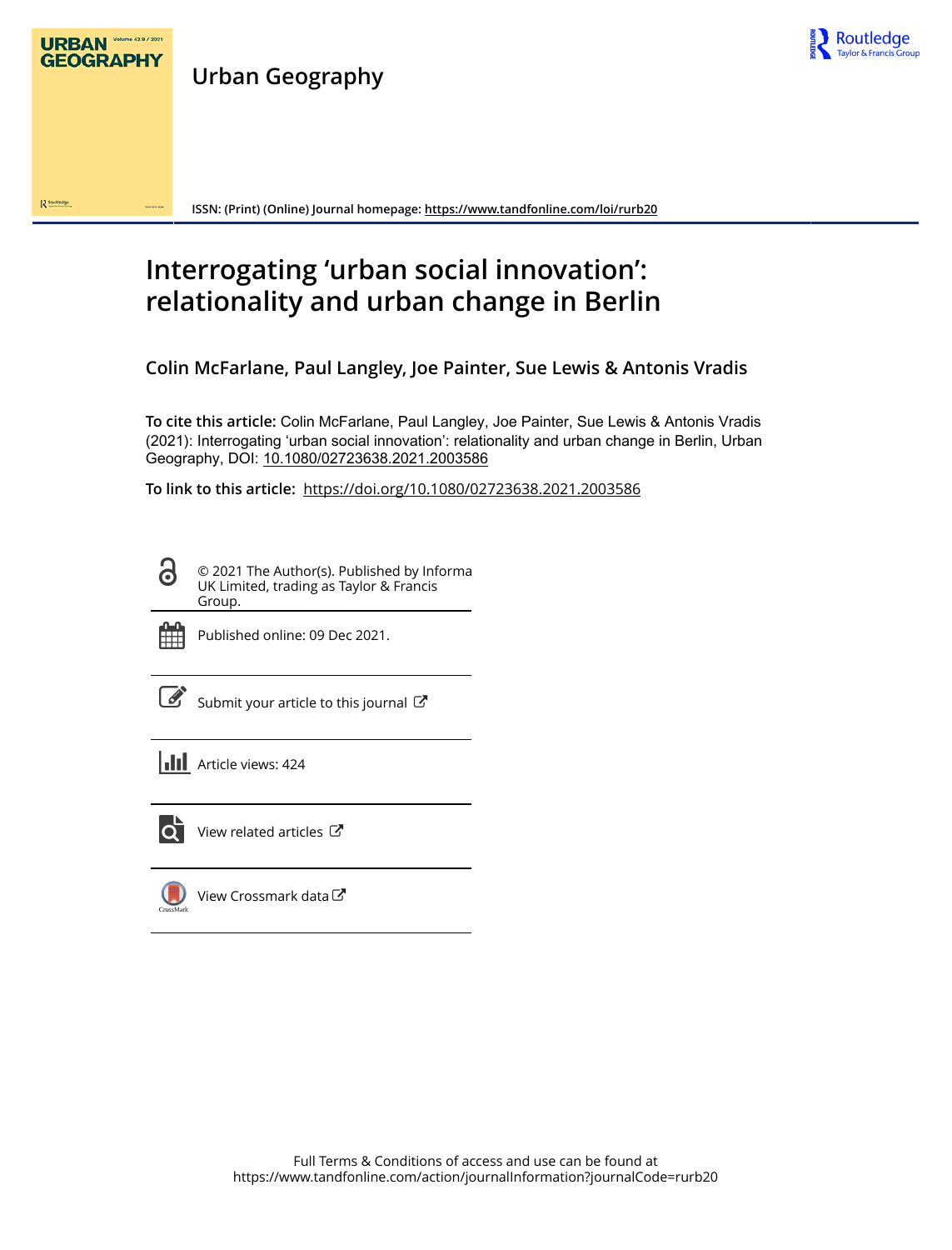Routledae Taylor & Francis Group

**a** OPEN ACCESS **a** Check for updates

## **Interrogating 'urban social innovation': relationality and urban change in Berlin**

Colin McF[a](#page-2-0)rlane<sup>a</sup>, Paul Langley<sup>a</sup>, Joe Painter<sup>a</sup>, Sue Lewis<sup>b</sup> and Antonis Vradis<sup>c</sup>

<span id="page-2-1"></span><span id="page-2-0"></span>aDepartment of Geography, Durham University, Durham, UK; **bSenior Research Fellow, School of Social** and Political Science, University of Edinburgh; 'School of Geography and Sustainable Development, University of St Andrews, St Andrews, UK

#### **ABSTRACT**

The relationship between the city and "innovation" is long and varied, but in recent years there has been a new focus on the potential of innovation to catalyze economic, social, and environmental change. This has led to a debate around whether and how innovation might be progressive, and the extent to which it is captured by – indeed driven by – neoliberal thinking and processes. Our argument is that a useful route to understanding and evaluating the forms and politics of innovation in the city lies in critically examining how the "urban", the "social", and "innovation" are differently understood, put to work, and brought together by different actors. Exploring how these terms are relationally co-constituted is different to existing approaches. We do not seek to identify principles of what makes good urban social innovation, and we go beyond separating out different cases as "neoliberal" or "progressive" (though we keep a hold of that critical focus). We show that a relational focus enables an understanding of the constitutive elements through which "urban social innovation" differently proceeds. This approach can help nuance, diversify and broaden how we understand the forms and potentials of initiatives presented to us as "urban social innovation".

#### **ARTICLE HISTORY**

Received 10 April 2020 Accepted 20 October 2021

**KEYWORDS**  Innovation; creativity; social; politics; Berlin

#### **Introduction**

The city is increasingly promoted as a generator of economic, social and environmental creativity and innovation. Across the urban world, and amongst all manner of groups, from policy-makers and think-tanks to activists and businesses, a plethora of related terms, ideas and initiatives buzz around with growing intensity: creativity, innovation, experimentation, entrepreneurialism, the city-as-laboratory, urban living labs, incubator urbanisms, and more.

<span id="page-2-3"></span>The demands made on the city are increasingly high, with a number of key drivers. One response to the financial crisis has been a renewed focus on the potential of the city to stimulate economic growth, often in relation to new and green economies and urban infrastructures (Power, [2016\)](#page-22-0). This emphasis responds to deepening efforts to incentivize climate-sensitive growth (Bulkeley et al., [2016](#page-21-0)). In Europe, there is an expectation that

This is an Open Access article distributed under the terms of the Creative Commons Attribution License (http://creativecommons.org/ licenses/by/4.0/), which permits unrestricted use, distribution, and reproduction in any medium, provided the original work is properly cited.

<span id="page-2-2"></span>CONTACT Colin McFarlane **©** colin.mcfarlane@durham.ac.Uk **Department of Geography, Durham University, South** Road, Durham DH13LE, UK

<sup>© 2021</sup> The Author(s). Published by Informa UK Limited, trading as Taylor & Francis Group.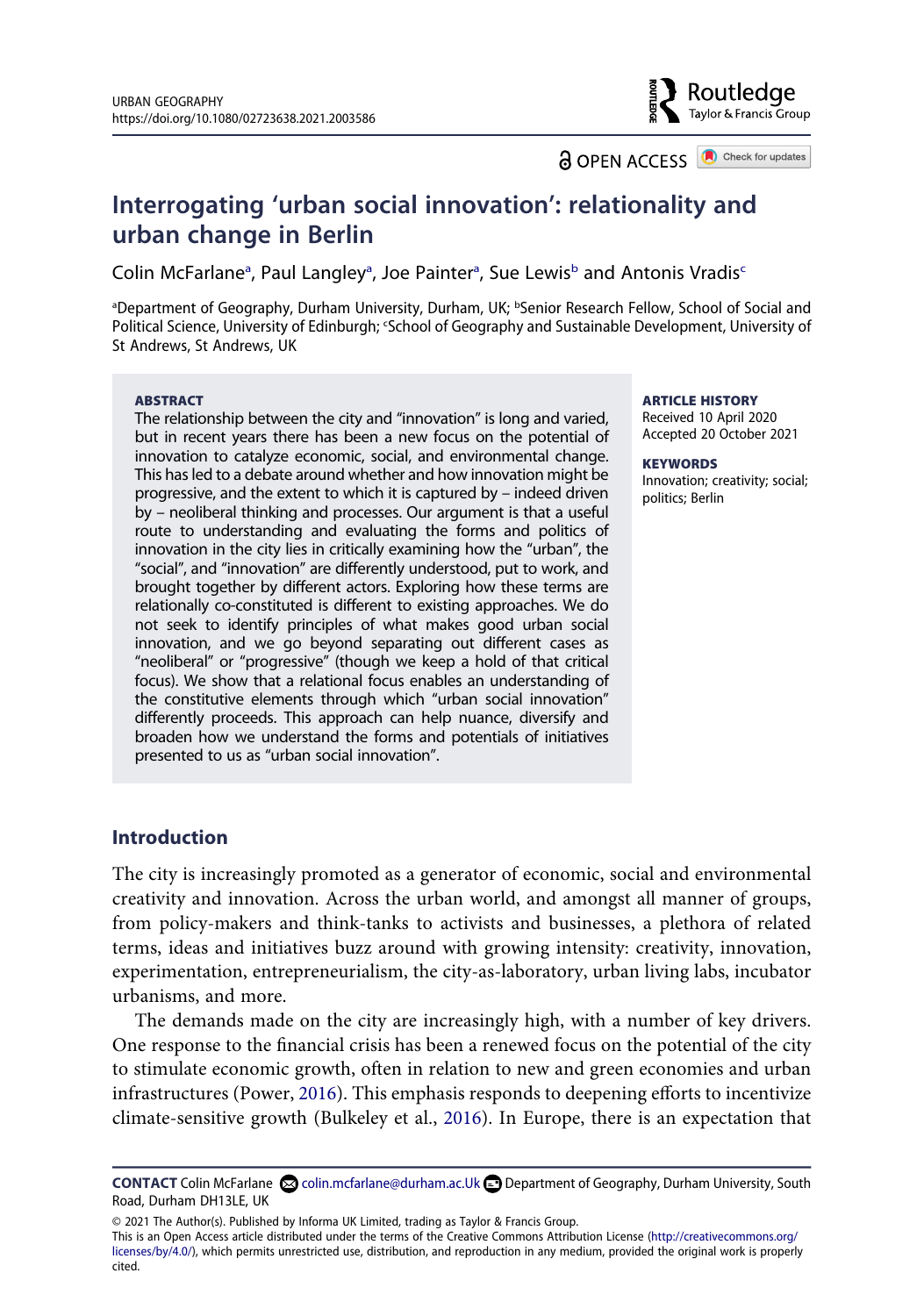cities foster not just innovation, but innovation that enhances the social and ecological life of the city. In addition, the potential of the city to foster innovation by bringing together new trends – digital technologies, high-skilled entrepreneurialism, creative urban neighborhoods, new geographies of labor, and so on – is, for some, a central driver in positioning the city as vital to innovation (Cohen, [2016;](#page-21-1) Florida & Mellander, [2016](#page-21-2)).

<span id="page-3-1"></span>Against this backdrop, we are witnessing growing discursive and material investment not just in innovation, but in social innovation in the city. The European Union, for example, has positioned social innovation as central to creating and realizing new opportunities in the city and tackling long-standing social and ecological problems. The context here is slow economic recovery since the financial crisis, its social impacts in the form of poverty, inequality and disinvestment in public and community services, and growing urgency around climate change (e.g. *City of Tomorrow* report, [2011](#page-21-3), [2013,](#page-21-4) [2014](#page-21-5); Eurostat, [2014](#page-21-6); Ubtract, [2015\)](#page-22-1). Social innovation has a history that, as Godin [\(2015\)](#page-21-7) and Moulaert and MacCallum [\(2019\)](#page-22-2)have shown, is multifaceted and connected to different conceptions of both social and economic change. It is an increasingly prominent aspiration across a variety of global policy contexts (Brandsen et al., [2016](#page-21-8)).

<span id="page-3-4"></span><span id="page-3-3"></span><span id="page-3-2"></span><span id="page-3-0"></span>We review some of these debates below, but our central contention is that despite the rich and growing body of work in this area across disciplines, the specific articulations of "urban", "social", and "innovation" are often lost. Few accounts have focused on the three terms involved – *urban, social*, and *innovation* – or how they are brought into relation with one another by different groups in the city. Instead, literature in this area – cutting across Geography, Urban Studies, Innovation Studies, Organizational Theory, and more – usually falls into three broad positions. One is to identify ways in which cities might foster innovation through top-down or bottom-up activities and spaces, an approach we shorthand below as "City as Lab". A second is to critique forms of innovation, especially topdown initiatives fostered by the state or large corporations, as neoliberal, and to identify instead a more progressive set of alternatives – this we label the "City of Situated Solidarities". And a third, related approach – which we call *principles of urban social innovation-* is to argue for a set of principles that might hold together and even help foster more progressive forms of urban social innovation. We discuss these in more detail below.

While these approaches implicitly, and sometimes explicitly, examine the interrelations between the urban, the social, and innovation, they do not do so in any sustained way. The consequence is to limit our ability to understand how different actors in the city read and put to work particular configurations of urban social innovation. In contrast, paying attention to these differently made configurations can help to nuance, diversify and broaden how we understand the forms and potentials of urban social innovation. Focussing in on how actors compose urban social innovation provides research – and indeed policy and practice – with resources through which to further advance how urban social innovation is being understood and pursued in cities today.

In practice, the urban, the social, and innovation are understood and made not separately, but relationally. They co-constitute one another, as we will show through our work in Berlin. This relational quality is not an additional or supplementary element to how urban social innovation is understood and made, but is instead actively constitute of it. In other words, at stake in examining how – in a given city – the urban, the social, and innovation are brought together, is the very question of *what urban social innovation is* as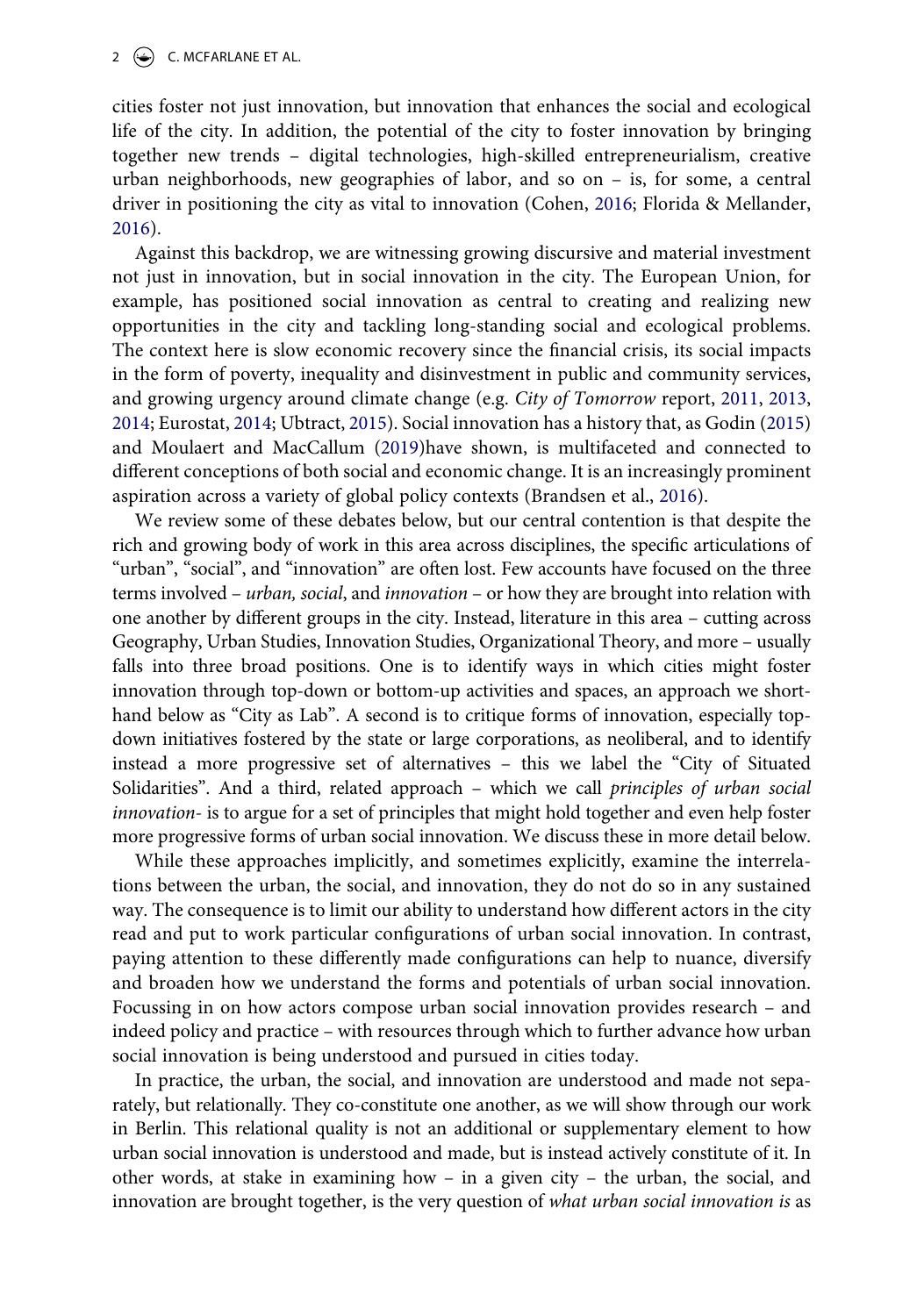a discourse and practice in the city. We pay attention not to normative definitions of what makes good or bad urban social innovation, nor do we evaluate the impact of the various cases we describe, but instead focus on the work these three different terms do, and to how they are differently understood, practised and contested. We do not adopt a specific definition of "innovation" in the city, then, or delimit in advance what we mean by "social" or "urban". Our concern is with how the relational combination "urban social innovation" performs in the city. While we will contextualize how different scholarly approaches have sought to understand urban social innovation, we do not set out to define "urban", "social" or "innovation" in advance, but instead locate them and their inter-relations in the imaginaries, work and practices of different actors in the city.

But while we do not begin with an a priori definition of what makes for good urban social innovation, the approach we take does allow an insight into the potential, practices, limits and politics of these terms and their combinations, and is therefore an important step in assessing the meanings, aspirations and concerns attached to them. In showing how the terms "innovation", "social" and "urban" are radically unstable, made and interrelated in very different ways across by different groups, we also provide pointers for how we might understand the nature and routes to urban social innovation more generally.

Our concern is with how the notion of innovation is produced in relation to particular, and differing, conceptions of the urban and social not just through the conceptual debates of academics, but by different actors within the city. As we will see, innovation, in our account, emerges from how urbanites use resources, organize, or put technology to work, while the social is seen variously as product, encounter, multiplicity, community or as a "good" requiring improvement. We work with an expansive understanding of innovation as produced through novel combinations of people, information, and things across space (Chesborough, [2003;](#page-21-9) Landy & Bianchini, [1995;](#page-21-10) Shearmur, [2017\)](#page-22-3). Innovation here may be a new approach, product, idea, or way of pursuing an old practice, or entail taking an existing idea, practice and product into a new context. It might be foisted on groups and places through the state agendas or institutions, or emerge from the struggles and concerns of activists working on particular issues or places.

<span id="page-4-0"></span>The research is part of an ESRC-funded project, *The Politics of Urban Social Innovation* (Department of Geography, Durham University), concerned with comparing urban social innovation in three European cities – Berlin, Athens and Newcastle. We chose Berlin because, first, of the historical tendency to attach to the city discourses and ideas of "innovation", "creativity" and "experimentation" of different kinds. The city has long been portrayed, by all kinds of actors from different social and political positions, as open to makeshift and alternative ways of doing things, from music and art to squatting and community gardens, supported by a liberal political environment of permissiveness (Colomb, [2017](#page-21-11); Van Schipstal & Nicholls, [2014;](#page-22-4) Vasudevan, [2015](#page-22-5)). Focussing on once city allows us not only to probe different localized configurations of urban social innovation, but to demonstrate how a city can become a rich resource from which to expand and learn different ways of thinking and doing urban social innovation.

<span id="page-4-2"></span><span id="page-4-1"></span>Berlin's historically low rents and housing prices, and the "over-supply" of buildings, offices and warehouses, have played an important role in the discourses attached to it (Colomb, [2017](#page-21-11)). The production of "voids" (Huyssen, [1997](#page-21-12)) – through a combination of war, division, demographic shrinkage and lack of post-wall economic boom – has meant that it has been relatively easy to find space in which to grow or implement innovative ideas,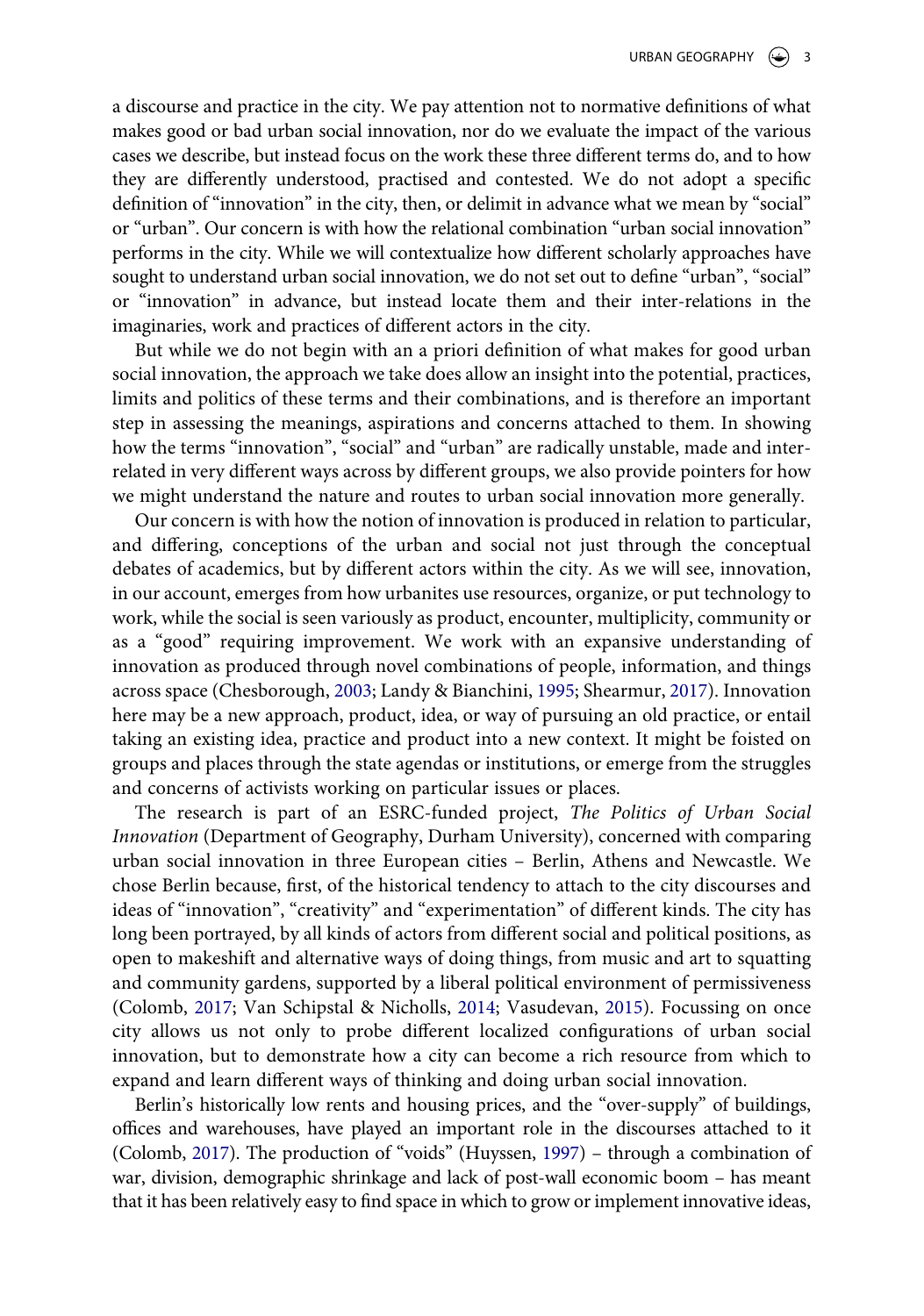<span id="page-5-0"></span>work or approaches. For example, activities ranging across "flea markets, car boot sales, beer gardens, outdoor bars, community gardens, sports grounds, open air theatres, camping sites, or spaces of artistic experimentation" (Colomb, [2017](#page-21-11), p. 134) have, initially at least, been temporary (Bishop & Williams, [2012](#page-21-13)). Some have become enrolled, however, in processes of "symbolic gentrification" with a sense of permanence and unintended effects, pricing out the kinds of activities that started them (Holm & Kuhn, [2011\)](#page-21-14).

<span id="page-5-1"></span>There is another reason why Berlin makes a good choice for the questions we're asking, and that is that the diversity of the city, the sheer range of economic and social activities going on, provides a rich context from which to identify and compare forms of urban social innovation and, from that, inform wider debates on these processes. We spoke, then, to a range of groups across a variety of sectors, from activists and artists to startups working on food, and groups facilitating socially-oriented businesses and community groups through raising finance of different sorts. Our interviews, which took place over several short research trips in 2016 and 2017, aimed not to be representative but instead sought to capture organizations of different forms across a diversity of sectors, and at a particular moment in time (we'll return to that below). Our decision to focus on a wide range of different kinds of groups is a deliberate one. While it necessarily means that we sacrifice breadth for depth, it provides us with a broad canvas through which we can identify different relations between urban, social and innovation, which is the core contribution the paper seeks to make.

Our objective was to investigate groups that actively claimed to be improving the social conditions of the city, and who were either making claims to – or claims were being made on their behalf – of doing things in a novel way. We also spoke to groups who were known to be more actively suspicious, or even hostile, to discourses of "innovation", but who nonetheless were seen by others – and sometimes by themselves – as "creative" or "experimental" in one form or another. This provided us with a broad canvas in which to critically evaluate the discourses, practices and relationalities of urban social innovation in the city, and thereby to critically reflect on how urban social innovation is understood in the city today. In all the cases we selected, initiatives sought not just to make money but to pursue an active social goal. They had to be about more than just generating profit.

Our fieldwork reports on diverse groups operating in distinct contexts in the city, from food and start-ups to crowdfunding and refugee-support, which enables an appreciation of the range and politics through which urban, social, and innovation are brought together. We report on twelve of the groups here (some of which were happy to be named, others not). We selected groups that have been active in social solidarity for many decades – such as Neighborhood – as well as groups that have been active recently, such as Moabit Hilft which is largely a response to the 2015 arrival of 54,000 refugees, mainly from Syria, to Berlin. Indeed, the refugee "crisis" was an important focus of social activism in Berlin at the time of our fieldwork, and became a context for investigating urban social innovation and selecting the groups. Other groups, such as Urban Assembly (UA) or Campus Cosmopolis, were also working with refugees, and are less new than Moabit Hilft while not as long established as Neighborhood. If Neighborhood works in a particular territory of the city – Kreuzberg – UA operates in different sites and with different groups across the city. We also sought to widen the sectors in which groups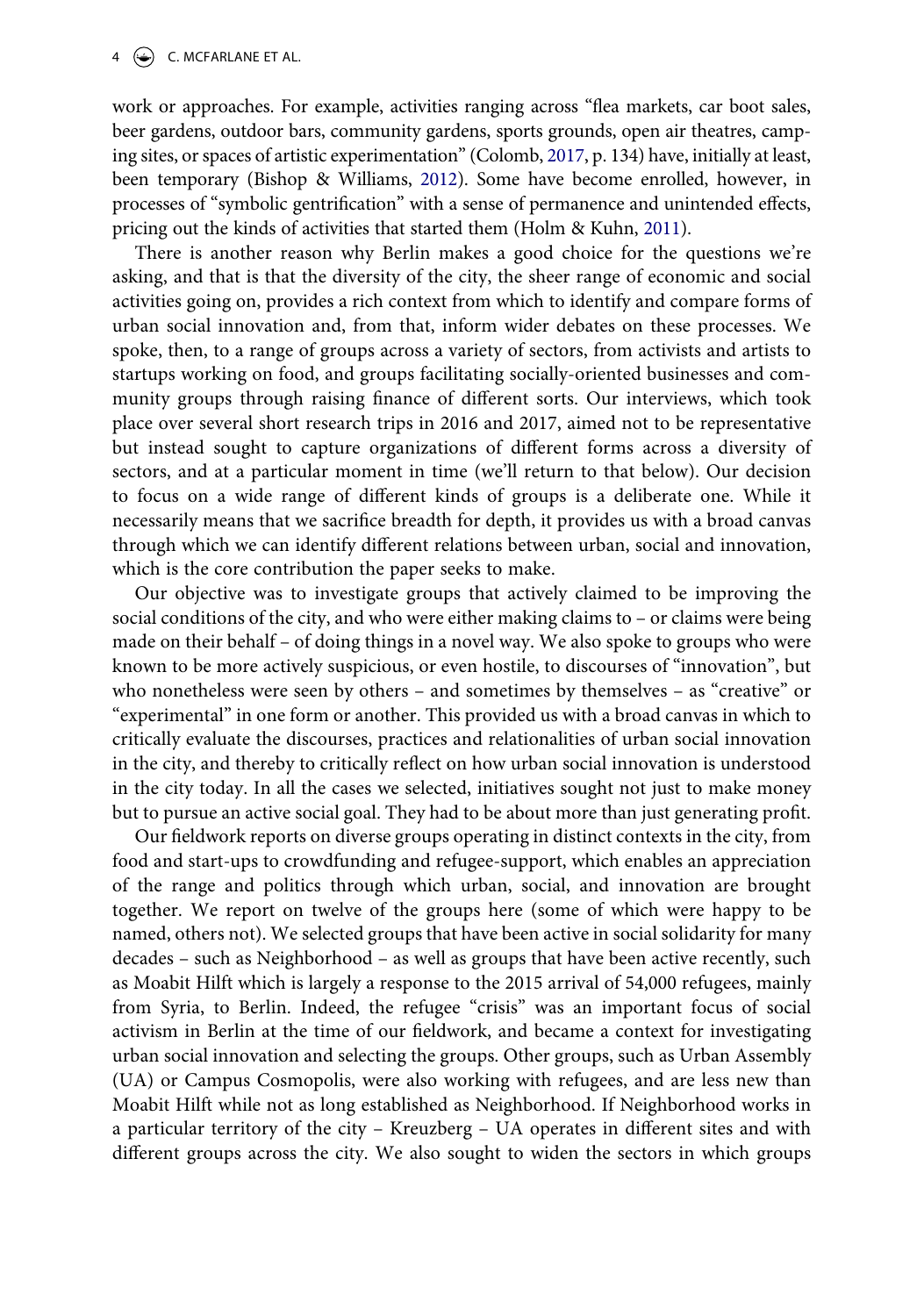operated, and so included groups as different as Urban Food, which cooks with food that is past its best-before-date, through to groups like Betterplace and On Purpose that are more explicitly part of the social economy and based around alternative financing.

While Berlin is often publicly presented as bastion of social democratic politics, and not without reason, neoliberalism and austerity urbanism have been ideological hallmarks of the city in recent decades (Soederberg, [2018\)](#page-22-6). Cost savings in housing and across the public sector have been accompanied by growing role for the market in urban services, including the privatization of public utilities, the selling off of many municipal housing companies, and reductions in unemployment and other benefits and rental assistance (Holm & Kuhn, [2011](#page-21-14); Soederberg, [2018](#page-22-6)). Some of the organizations described here, such as those working with refugees, have been fulfilling roles that the state may have previously done – the emergence and form of urban social innovation in amongst civil society and private actors is linked to the nature of the state and the context of urban political economy.

<span id="page-6-3"></span>We begin by explaining our approach to urban social innovation in more detail, positioning it as distinct from existing approaches. We then explore how these three term – innovation, the social, and the urban – interrelate in our research in Berlin, and consider the implications for thinking about urban social innovation. We close with a reflection on the politics of urban social innovation, and what this means for future research in this inherently inter-disciplinary area.

#### **Cities and social innovation**

<span id="page-6-4"></span><span id="page-6-2"></span><span id="page-6-1"></span><span id="page-6-0"></span>Cities have long been associated with innovation and creativity. The argument goes in different directions, but is broadly one that cities both attract creative people and produce sparks through the mix of different interacting knowledges, spaces, and resources (Landy & Bianchini, [1995;](#page-21-10) Moulaert & MacCallum, [2019;](#page-22-2) Storper, [2013\)](#page-22-7). We can trace this history through – to name just a few – Jane Jacobs ([1961](#page-21-15)) writing on diversity, density, economic life, and human flourishing, or Edward Soja's ([2000](#page-22-8)) account of the "synekism" through which density fosters innovation and agglomeration in cities, or Richard Florida's ([2002,](#page-21-16) [2011\)](#page-21-17) accounts of urban creativity and innovation, and into more critical accounts (e.g. see Mould, [2018;](#page-22-9) Peck, [2005](#page-22-10)). There is a plethora of debates around innovation and cities that cut across different fields and disciplines, from Geography and Urban Studies to Institutional Economics, Planning and Organizational Theory. As Frank Moulaert and Diana MacCallum ([2019](#page-22-2)) argue, social innovation is an increasingly diverse concept, emerging in quite different ways across disciplines and fields and across non-academic contexts in the last decade in particular. It is variously understood as entrepreneurship, technological change, new applications of social media, public sector reorganization, new economic creativity, alternative forms of participatory democracy, new styles of management, and so on (Moulaert & MacCallum, [2019\)](#page-22-2).

<span id="page-6-5"></span>This journeying across fields is perhaps no surprise given the frequent concern attached to innovation in national, urban and regional development of different kinds, and across policy, economy, and civil society. For Michael Storper [\(2013,](#page-22-7) p. 9), for example, "understanding the space and time pathway of innovation and growth is the holy grail of development economics and geographical economics". Identifying the drivers of innovation is complicated in part, Storper goes on, by the fact that innovation in cities is often so varied,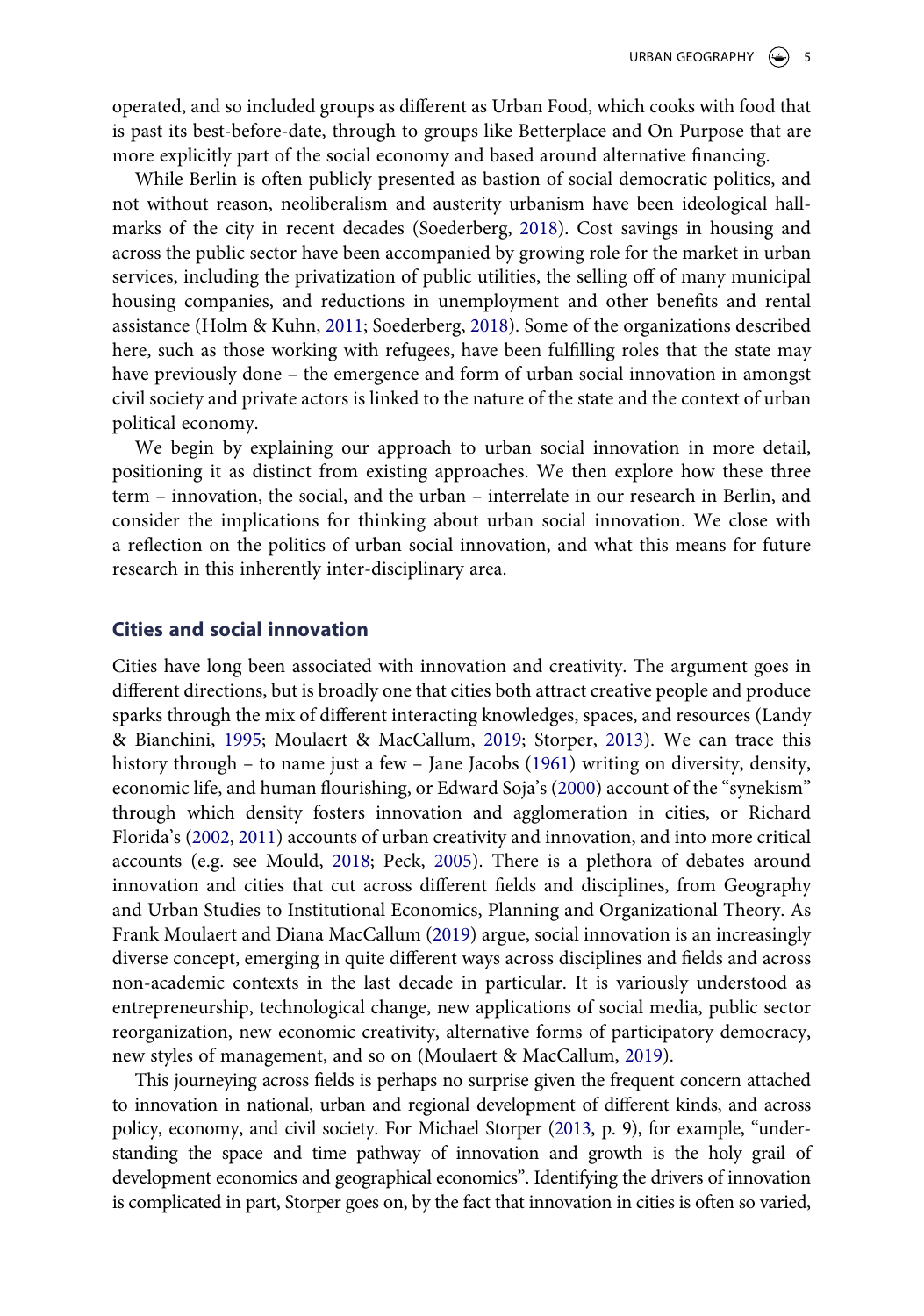with "its own specific supply architecture – the way that ideas, entrepreneurs, partner firms, and consumer tastes and habits are brought together" (Storper [\(2013,](#page-22-7) p. 9). Place and locatedness, he shows, can be vital to innovation. At the same time, innovation can operate – argue Ash Amin and Patrick Cohendet ([2004](#page-21-18)) – in a wider architecture of systems, materials and encounters through which knowledge and ideas emerge.

<span id="page-7-2"></span><span id="page-7-0"></span>Across different debates, innovation emerges both as a set of abstract processes or values, and as an always already situated idea made in relation to particular contexts. Ed Soja's [\(2003,](#page-22-11) p. 274) elaboration of "synekism" was one means through which he foregrounded space in understanding the city, arising from "living together in dense and heterogeneous urban regions". Here creativity and innovation – alongside territorial identity, political consciousness, and development – were vital for agglomeration as a "spatial specificity of urbanism" (Soja's [\(2003,](#page-22-11) p. 274). Writing in a different moment and context two decades later, Moulaert and MacCallum [\(2019\)](#page-22-2) also insist on the place-specificity of innovation, drawing on cases as distinct as waste-to-energy centers in low-income neighborhoods in Nairobi to resistance movements campaigning for housing rights in Barcelona. Across a series of interventions on social innovation in and beyond cities, Moulaert has sought to position social innovation not as a fixed concept or even "quasi-concept", but as a "precept": a theoretical and practical work-in-progress that spills over disciplines and boundaries (see, for example, Moulaert, [2010;](#page-22-12) Moulaert et al., [2010](#page-22-13); Moulaert & MacCallum, [2019\)](#page-22-2).

<span id="page-7-1"></span>A key point of departure for our contribution is the growing focus across this literature on *place*. One useful route to developing that focus is to examine more closely how the ideas of "urban", "social" and "innovation" are relationally brought together by actors within a city. This demands attention to the "placing" and "peopling" of urban social innovation by residents, activists, artists and others in the city. In making this argument, it is important to notice that across different accounts the "urban" surfaces in quite different ways. Sometimes it is the density of "collisions" between people, knowledge, ideas and resources, at other times the urban is more of an imaginary that provokes an atmosphere of possibility or creativity, or in other cases it is more of a matter-of-fact a proximity of possible funding resources. As we go through our cases in Berlin in the subsequent sections, we will see again that the "urban" is operationalized in multiple ways. In other words, the "placing" of urban social innovation reveals neither a generic geographic context nor a particular kind of place; instead, its placing unveils the ways in which the "urban" is differently imagined and put to work. The concern becomes, then, less one of figuring out what is specifically "urban" and what is "non-urban" about social innovation, but instead one of how the urban is enacted and differently enters into the composition of urban social innovation'.

We turn now to three approaches to understanding social innovation in the city that are particularly common in the literature and especially the urban debates: the concept of *city-aslab*, a second and growing area that we refer to as the *city-as-situated solidarities*, and a third – emerging in part from the second – that identifies *principles of urban social innovation*.

#### *The city-as-lab*

Here, the emphasis is on civic entrepreneurship (Cohen, [2016](#page-21-1)); experimental collaboration and technology are positioned as drivers of innovation and entrepreneurship, and the urban emerges here as a test-bed for creative encounters. Trends of this version of urban social innovation include growth of the sharing economy, "incubator" or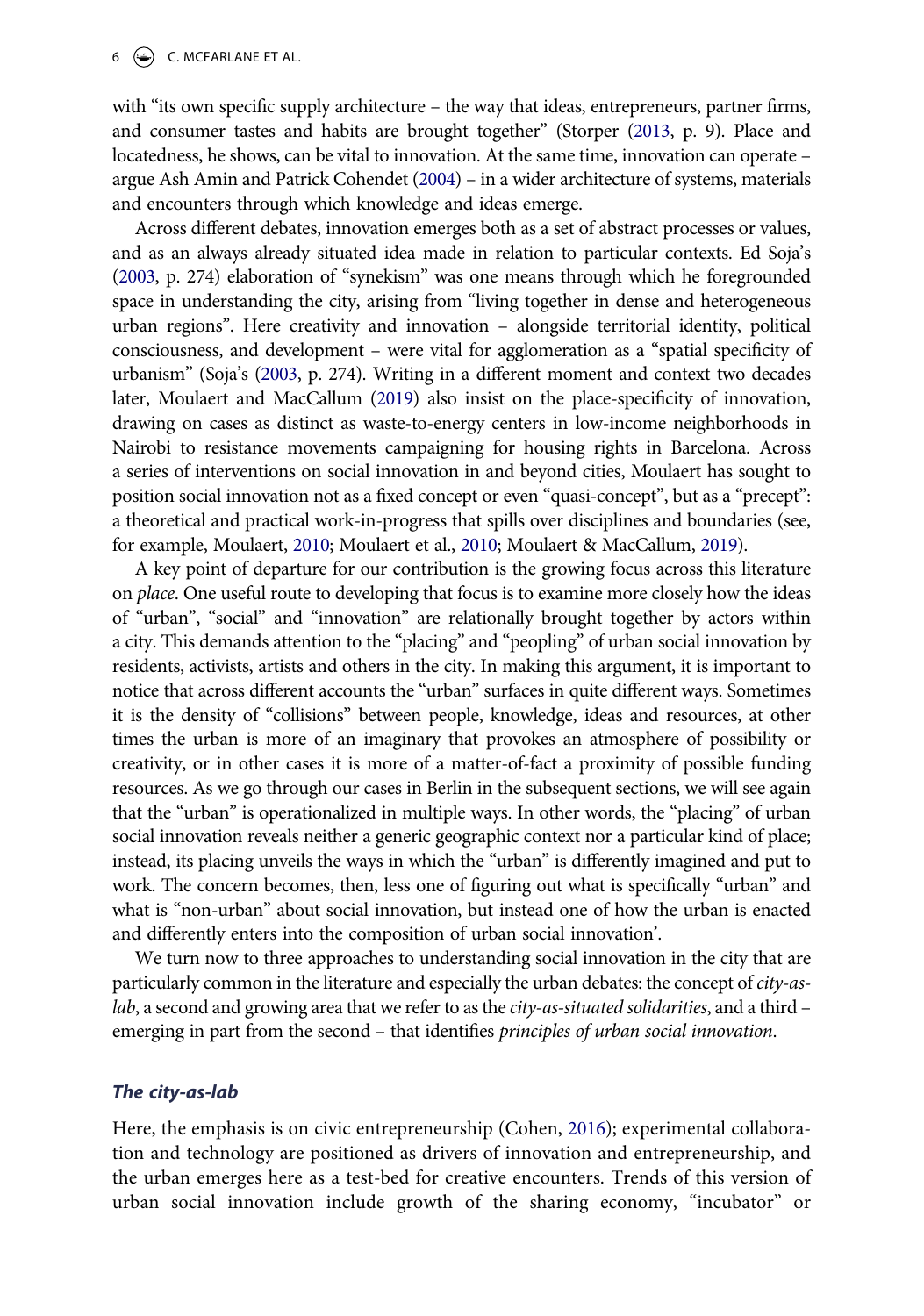"accelerator" spaces like fab labs, social finance mechanisms, open data sharing, and models like Airbnb and Uber. Boyd Cohen [\(2016](#page-21-1)) has argued that, in contemporary cities, innovation is increasingly democratized, and uses the idea of "collision density" to label the co-location of cultural forms and ideas – designers, artists, musicians, entrepreneurs, community activists, and so on – and how they provoke innovation. The challenge becomes one of city governments maximizing the inherent potentiality of the city by fostering such spaces (see Edler et al., [2016](#page-21-19); Cohen et al., [2016,](#page-21-20) p. 11). This is a version of social innovation that assumes a causal role for particular versions of urban spatial organization, and, by extension, implies that those properties are unlikely to be found in "non-urban" or remote areas (Shearmur, [2017](#page-22-3)).

<span id="page-8-2"></span><span id="page-8-0"></span>However, if, as Florida and Mellander [\(2016](#page-21-2)) argue, "the locus of innovation and entrepreneurship is shifting back to the great urban centers" (Shearmur, [2017](#page-22-3), p. 33), urban spaces themselves receive surprisingly little attention here. Or, rather, when the urban is addressed, it is as a set of spatial attributes – proximity, connectivity, density, collaboration – and lively socialities that attract venture capital, from which innovation and entrepreneurship apparently spring. In other words, the urban here is a means of realizing social innovation through the optimization of spatial proximity and encounter. Much of the diversity, forms, inequalities, politics, and socioeconomic configurations of the urban slides from view (Cf. Jacobs, [1961;](#page-21-15) Sennett, [1970](#page-22-14); Simone, [2014;](#page-22-15) Soja, [2000](#page-22-8)). The "social" too is reduced here, in two ways. First, to the idea of active, energetic and ethical entrepreneurs bristling with ideas and experimental potential. There is a biopolitics here of the informed, tech-savvy citizen, and social difference and issues of inequality and equity rarely figure in any significant way (Langley, [2018](#page-22-16)). Second, the social becomes a series of problems to be addressed by responsible capital investment. In these profit-plus-purpose initiatives, society – and the urban – typically figure as a stage to act upon, rather than an uneven, contingent, differential, and often politicized set of spaces and processes, and the result is to flatten the social (Van Dijck, [2013\)](#page-22-17).

#### <span id="page-8-3"></span><span id="page-8-1"></span>*The city-as-situated-solidarities*

This approach is more cautious about the merits of different forms of innovation in the city. It is argued from this perspective that projects forwarded in the name of "social innovation" are too often top-down – driven by states or large corporations – and/or concentrated amongst middle-class areas, with limited impact on communities and in lower-income places (European Commission, [2011](#page-21-3), [2013](#page-21-4), [2014](#page-21-5); Eurostat, [2014;](#page-21-6) Moulaert, [2010](#page-22-12); Moulaert et al., [2010\)](#page-22-13). Middle-class areas also often have the kinds of "civic capacity" that leads to social innovation. A wider critical literature has warned of the fetishizing and class-based nature of some innovation and allied discourses (Mould, [2018](#page-22-9); Peck, [2005](#page-22-10)). The claim here is not that poorer neighborhoods are somehow unable to produce social innovation, but that the resources and connections existent in more economically prosperous areas can lead to greater capacity for social innovation.

Nonetheless, there is a growing body of work demonstrating how social innovation emerges from more marginal groups and places. Social innovation here lies with establishing forms of solidarity and action that simultaneously address needs and forge empowerment (Moulaert, [2010](#page-22-12)). Blanco et al. examined grassroots social innovation in a variety of urban contexts: solidarity spaces, from community banks to anti-eviction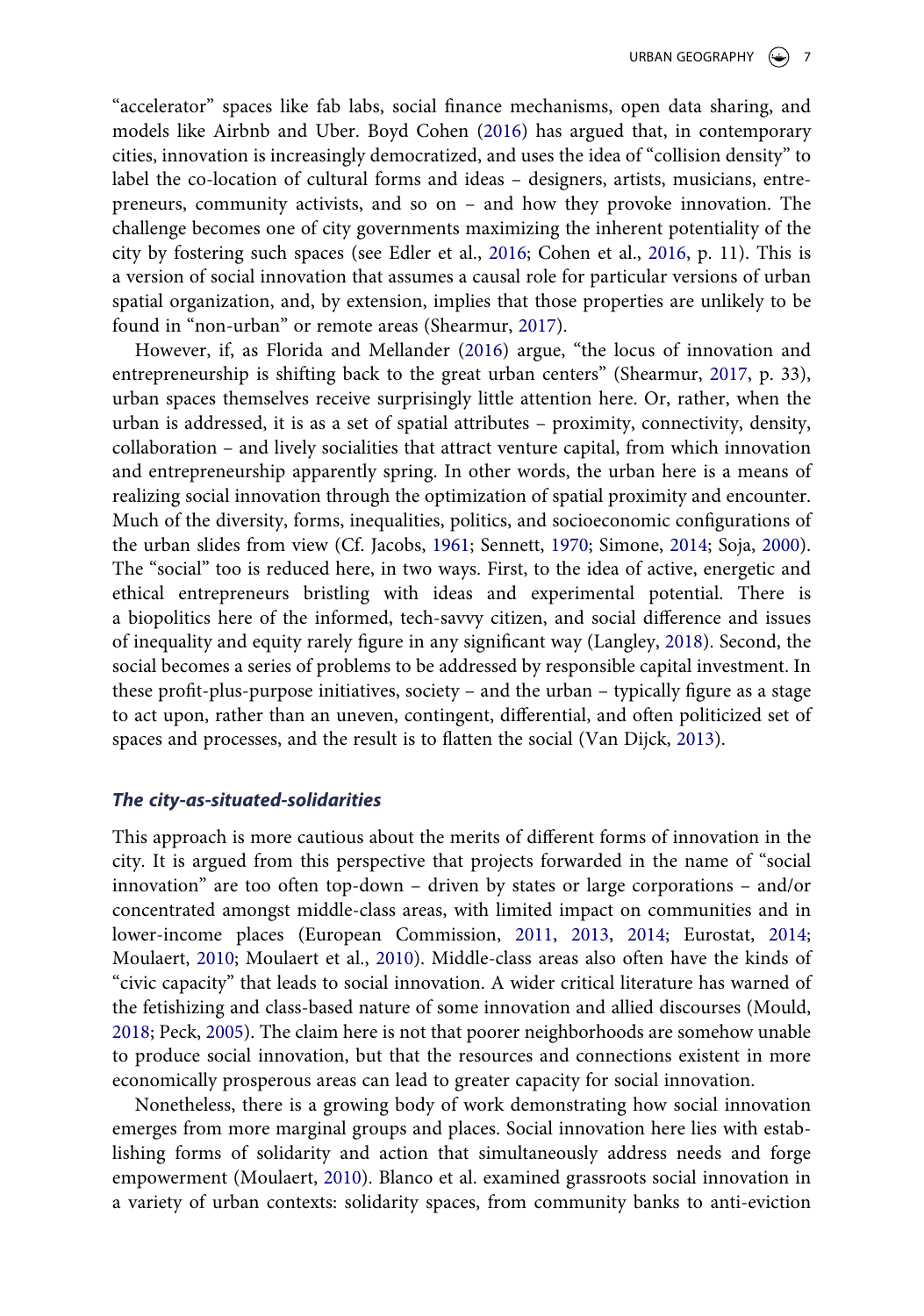#### 8  $\leftrightarrow$  C. MCFARLANE ET AL.

campaigns; ecological initiatives, from community gardens to energy cooperatives; alternative economies, from social finance to consumer cooperatives; and selforganized spaces, including autonomous management of abandoned spaces. They define social innovation as "new ideas that simultaneously meet social needs and create webs of social support", and reveal how neighborhood associations in Barcelona support people evicted from their homes by contesting foreclosures, building food security, developing alliances with other movements, fostering solidarities across ethnic lines, and enhancing participation and empowerment. Notice here that the "urban" emerges here as an actor in social innovation in quite different ways from the city-as-lab approach. Not only is the range of actors and spaces diversified, the question of *need* shifts the presencing of the urban. Now, the urban is cast as producing not particular kinds of innovative spaces, such as incubators, but as producing a multiplicity that is at once spatial (from gardens to abandoned buildings) and political (anti-eviction, alternative economies or political formations). Once again, these multiplicities are positioned as *of* the urban – its concentrated inequalities and multiple differences – and not the "non-urban".

The city-as-situated-solidarities approach is often accompanied by a richer discussion of the urban and the social, and a recognition of the pluralization of different forms of innovation across place and organizations in recent years. As Moulaert and MacCallum ([2019\)](#page-22-2) argue, a key question across these debates is how to distinguish different forms of social innovation in a moment when the term seems to be so well-traveled and differently interpreted. The breadth of meaning attached to social innovation can, they note, be viewed as a strength – a broad banner of ethical orientations – but it can also render the term vulnerable to values or practices that may be damaging to some in the city.

While the city-as-situated-solidarities approach attends to the urban, and in particular to urban difference in places and levels of investment and inequality, our approach pushes the urban dimension further by focussing on how actors themselves – residents, activists, artists, and others – differently read, use and inter-relate the terms, and by explicitly asking what that exploration can yield for a wider understanding of urban social innovation. In doing so, it is not our intention to position the urban as the source of all innovation (Shearmur, [2017\)](#page-22-3). As Richard Shearmur has argued, the fact that the geography of innovation tends to position the city as the crucible of innovation is not the result of looking systematically for innovation and finding that it mainly occurs in the city, but instead of an "urban bias" that assumes innovation will not be found in remote areas or amongst, for example, isolated firms. He shows too that innovation is also increasingly the product of activities entangling that cut across urban and remote areas. While this is outside the scope of our paper, his argument raises intriguing questions about how future work might delineate the difference between the "urban" and the "non-urban", and the role of geographical contexts and relations in innovation (and see Eder & Trippi, [2019;](#page-21-21) Lindberg, [2018\)](#page-22-18).

<span id="page-9-2"></span><span id="page-9-1"></span><span id="page-9-0"></span>Similarly, Noack and Federwisch ([2018\)](#page-22-19) show how rural social innovation in Germany can be shaped through connections with cross-border urban actors and processes, while Gernot Grabher ([2018\)](#page-21-22) has shown how "centre" and "periphery" function not as static dualisms but as relationally constituted in the making of innovation. Drawing on an architectural innovation in Austria, Grabher ([2018](#page-21-22), p. 1792) shows how "authentic outsiders" exist both within and beyond neat categories of center and periphery. Our aim is not to endorse or debunk the idea that the city is the locus of innovation, but to argue that there are close reciprocities between the urban, the social, and innovation, or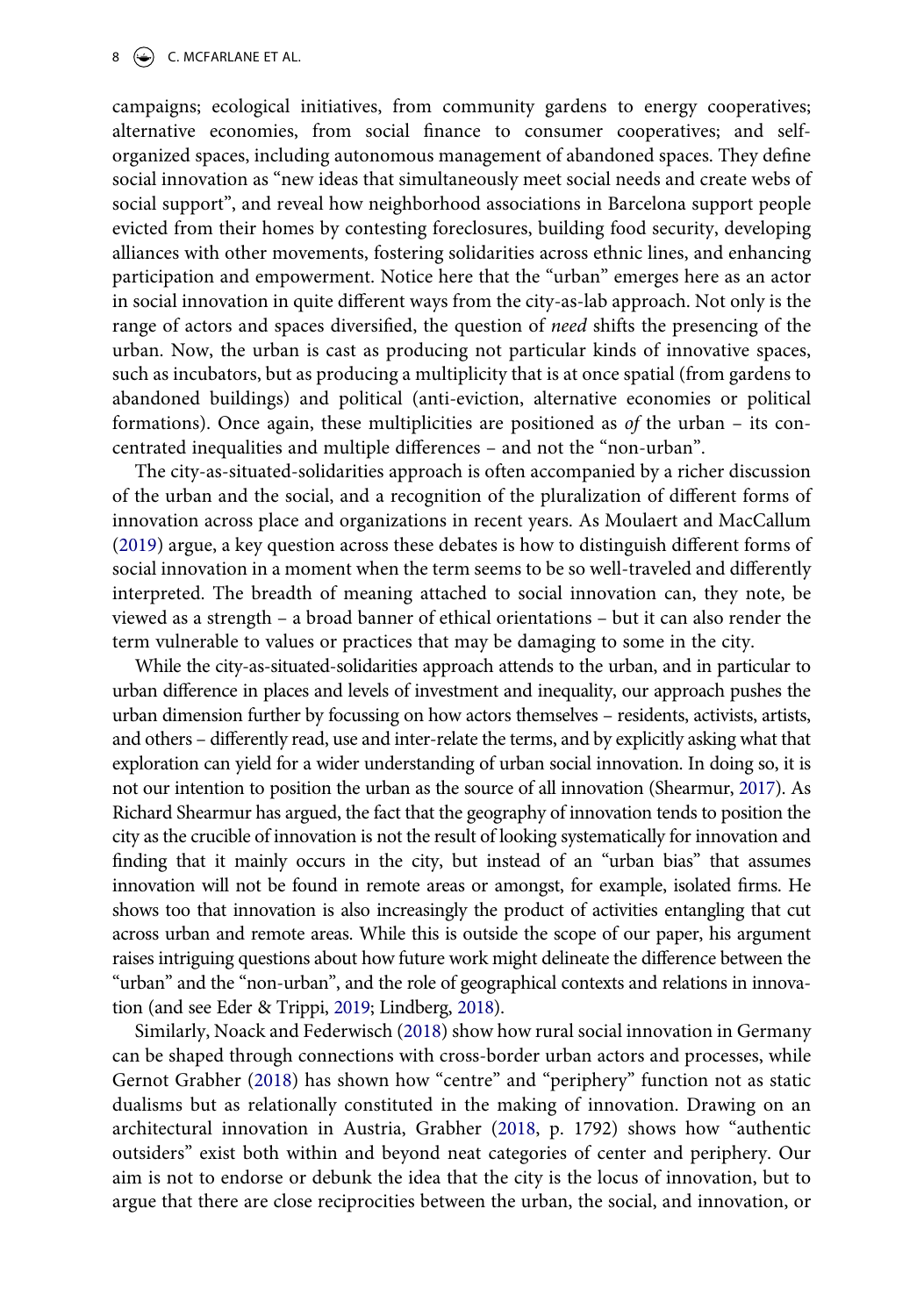rather, ideas which are themselves differently understood and put to work. Our argument is that there is value in critically examining the s*pecific ways in which the urban and innovation emerge together* (see also, on urban ecologies, Bulkeley et al., [2016;](#page-21-0) Marvin et al., [2015\)](#page-22-20).

<span id="page-10-1"></span><span id="page-10-0"></span>Doing so reveals the urban to be – to borrow from Simone and Pieterse [\(2017](#page-22-21), p. 64) – a "messy", "unwieldly", multiple set of encounters, histories, and parallel activities, often pushing and pulling people into all manner of often "half-baked" directions and compensations. As with the social and innovation, the urban is not a pre-given object "out there" in the world, but a multiple instantiation, including as a particular kind of discourse, imaginary, context, process, or gathering, put to work in different ways in its relation to innovation and the social. As we will see, different people have variously open or fixed senses of what the urban can offer social innovation. For some, the urban is a resource to throw into the mix of innovation, while for others, building and sustaining urban life *is* the innovation. For others still urban transformation enables innovation, while for some the way the city is changing actively narrows the scope for social innovation. In these different perceptions of the urban, of how it is changing, and of what it does and does not do – which emerge from subject-positions, aspirations, sectors, and distinct urban histories – we see quite different relations to the social and to innovation.

#### *Principles of urban social innovation*

A third and final approach grows out of the second, and is one that seeks to develop a normative set of principles on what urban social innovation is. Here, Frank Moulaert's work has been important in developing a set of principles for progressive forms of urban social innovation. For Moulaert and MacCallum ([2019](#page-22-2)), for example, social innovation should have transformative potential to create more inclusive places based around values of respect, empathy, openness, and tolerance, promoting mutual understanding and cooperation. Moulaert et al. (2013) identify three key principles here: meeting a genuine need, generating new forms of ecological, social or institutional relations, and collectively empowering people, especially amongst marginalized people. Here, the urban emerges as an engine for bringing different people into proximity, and the challenge of innovation is to find ways of bringing them into normative relations of respect and care.

In forwarding a broadly held progressive idea of urban social innovation is, Moulaert and MacCallum ([2019](#page-22-2)) hold on to a set of values through which we might evaluate social innovation in both process and outcome – including solidarity, empathy, openness, and the social and/or ecological improvement of the lives of marginalized people. However, this approach closes from view claims to urban social innovation that have different orientations of the social. As we shall see, some organizations explicitly argue that they are pursuing urban social innovation but connect less to ideas of openness, empathy or empowerment, and more to the defense of existing places or conditions, or to sustaining conditions, or to generating profit for businesses that provide to lower-income groups.

There is typically an element of addressing needs and meeting social and/or ecological improvement at work here, but the connection between the innovation and the social sits at the fringes of the already very broad definition of progressive urban social innovation that Moulaert and MacCallum offer. To be clear, we are not arguing against the pursuit of normative principles of urban social innovation. Instead, our position is that we can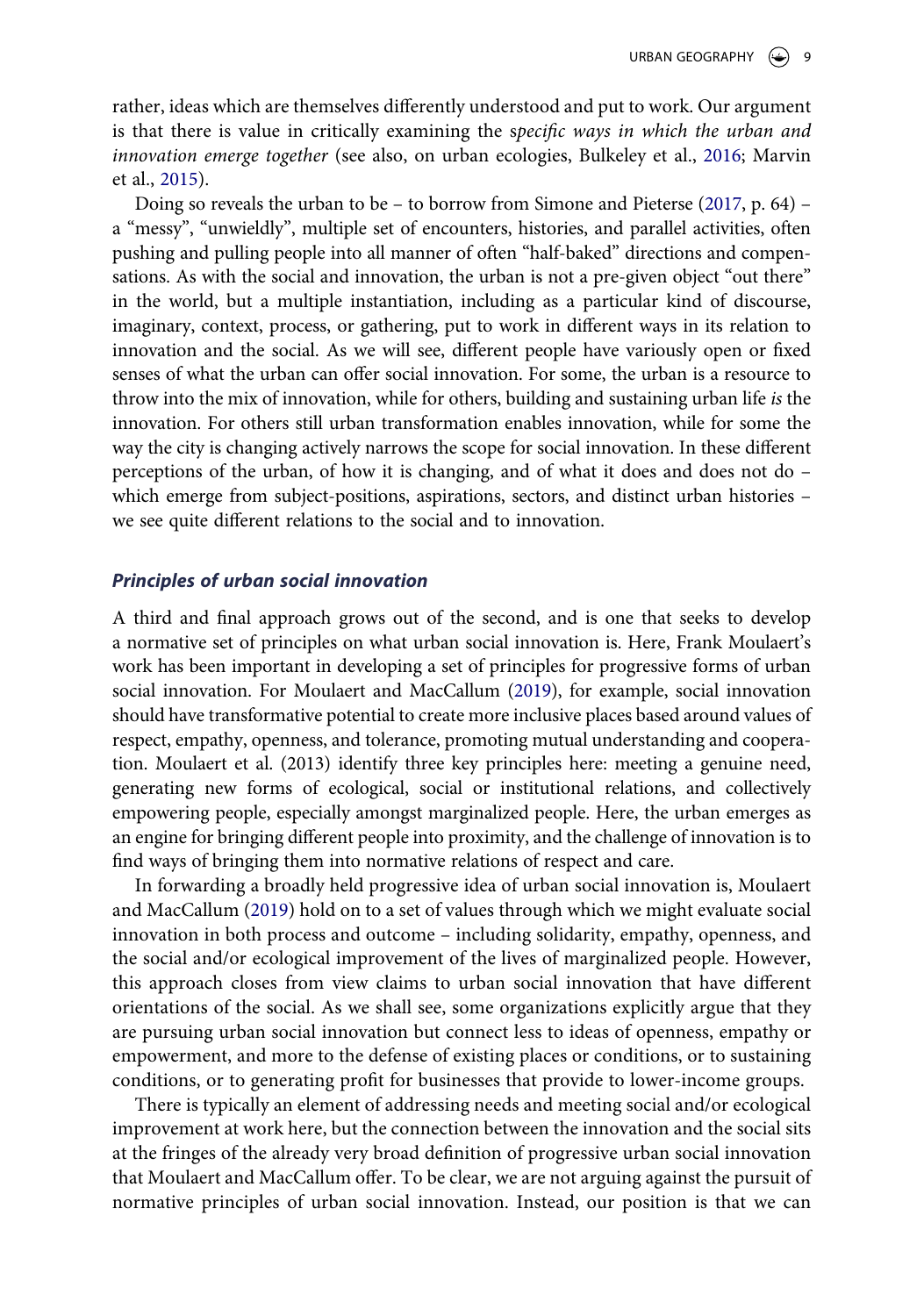generate insight into the nature and stakes of the forms, possibilities and politics of urban social innovation by "drilling down" into how differently positioned actors make claims to, pursue, or resist the relational co-constitution of urban, social, and innovation.

## **Innovation: from critical distancing to inhabiting intervention**

Across our respondents in Berlin, we identified two broad relations to innovation. The first emerges from community activists who adopted a critical approach to innovation. For these groups, innovation was a technical, linear, and individualistic term that privileges newness over sustaining activities. Here, innovation was aligned with a neoliberal celebration of the talented and ethical entrepreneur. These activists expressed a preference for the terms "experimentation", "improvisation" and "learning", and linked them to social collectivity – we name this "critical innovation". The second group – "inhabiting innovation" – are start-ups and community providers using alternative funding and financing, such as crowdfunding, who were much more at ease with the term. Both critical innovation and inhabiting innovation, despite their differences in form and politics, aim at some form of social improvement amongst marginal groups, but with different relations to the economic and to profit, and together reveal something of the diversity of ways of thinking and doing innovation in Berlin.

## *Critical innovation*

In this group, people who used "innovation" tended to do so for instrumental and context-specific reasons. For example, Urban Assembly (UA) – a collective of activists, artists, and refugees working to promote multicultural dialogue and low-cost community interventions – use the term innovation, but primarily in relation to funding applications. Yet if innovation is about novelty, UA did not reject the idea that this was fundamental to their work. Instead, they insisted on a different language. Paul Weber, a leading voice in UA, described the group as a "field of experimentation" – "it's about learning from errors" – in contrast to his sense of innovation as a linear idea of things getting steadily better. Klaus, another UA activist, added that their work is unpredictable and can lead to new ideas and collaborations. Florian complained that innovation is too narrow, pointing to models that are long established and vital to UA's work, such as the cooperative model. For UA, innovation emerges from (1) the contingencies of unfolding urban relations, (2) ways of doing cooperation creatively, or (3) spotting new opportunities (for example, using established corporate advertising space for artistic work and community activities). For Weber, especially important here is the idea of being "cultural entrepreneurs".

It is striking that while notions of the new and novel, even of entrepreneurship, are key to UA's work, innovation was a term that elicited such hostility. Innovation belonged here to the elite, and to the linear – it did not fit with the collective experimentations, with all the errors that accompanies them, in UA. If UA articulated a discourses of the new and novel, others focused their critique of innovation on this very idea of newness. Niklas Kuhlendahl, of Campus Cosmopolis, an organization working with refugees and linked to UA, argued that innovation was an empty term, and that the tendency to reify innovation and assume it is a "good" thing can downplay the hard, slow and necessary work of simply *sustaining* things in the city. You might be creative or experimental, but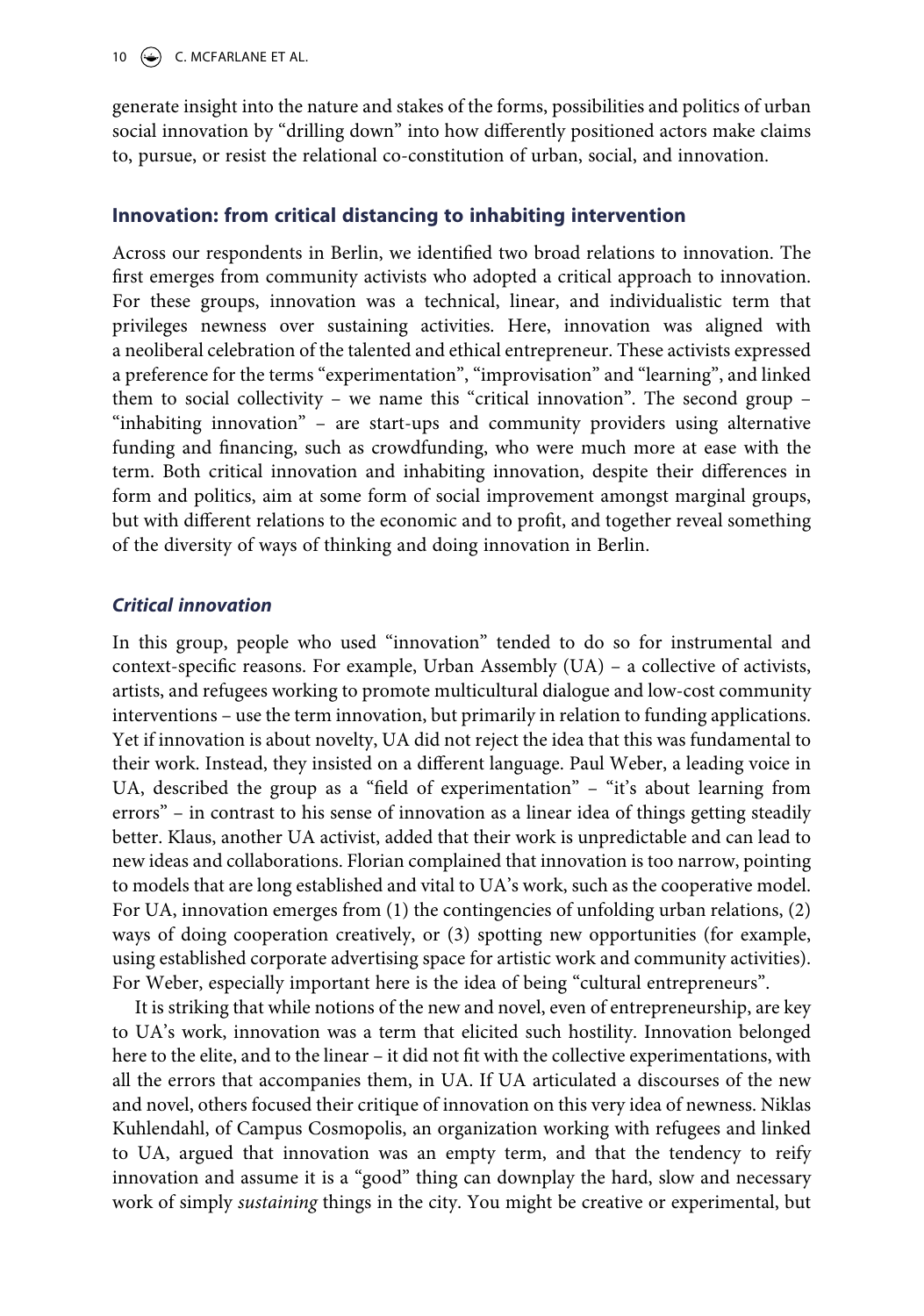that might simply be a *means* to keeping things ticking over, while "innovation" implies here the creation of an *output* that is new and different from what comes before. Here, innovation is closely connected to a wider neoliberal idea of attaching value to producing things, to being productive, to having something to show for one's efforts.

For Manfred Schneider – co-founder of the community garden, Urban Ecologies, a group that connects ecology, education, and food production to neighborhood life – innovation is a term that they too might use in applications for funding, but not in their daily vocabularies: it "sounds too technical" and implies a "genius idea". In German, he added, "innovation" connotes the idea of an individual intuition, whereas the garden is a more uncertain, collective affair. And he, too, resisted the implicit connection of "innovation" with "new" and "good", and emphasized the important work of sustaining. Innovation might be planting something new, but "maintaining a garden every year is the hardest part". Agriculture, which underpins their work, is after all hardly new; nor is the idea of an educational garden, or a nonprofit group establishing a small café to fund activities, which is another part of their work. Some of the early initiative for Urban Ecologies came from a trip that Schneider's cofounder, David, made to Cuba, where community gardens were being used in a moment of crisis to feed people. Perhaps, Schneider reflected, what's innovative here is the combination of different activities in one city space – but this too is about collective process and means, not individual strokes of brilliance that produce "outputs".

If Weber at UA looked beyond innovation to an idea of experimentation, Schneider rejected that term too. Experimentation, he added, is a kind of laboratory concept – "it's not an experiment, it's more like a game where you try to improvise as you go along". *Improvisation* is the keyword here, alongside the term "curating": "We called it *curating* . . . you get a feeling about whether things fit in". Neither innovation nor experimentation here do enough, for Schneider, to imply the sense of bricolage that accompanies creative work: trying this then that, taking one step forward then another back, having to find workarounds, and so on, and always as a collective group in discussion and reflection.

Neighborhood is a long-established collective that grew out of the squatting movement. Based, like UA, in Kreuzberg, it supports low-income residents, from child-care to skills development, to a cinema. Noting that using "innovation" might help win funding, Mila Wagner, a leading activist at the group, was pointed: the term "puts my blood pressure up!", demanding newness rather than the vital work of sustaining "the basics". "Whenever we apply for money," she said, "we play the game – we call the things we already do 'innovation' . . . [but] we have now stopped applying to these places . . . and raise our money in the solidarity economy". Neither do they appeal to "the crowd" via crowdfunding platforms that valorize innovation (Langley & Leyshon, [2017\)](#page-22-22). Instead, Neighborhood uses the solidarity economy through volunteers and low prices, allowing the group to be self-sufficient, outside of a few larger-ticket items such as the kindergarten, which is subsidized by a city government scheme.

<span id="page-12-0"></span>Wagner preferred to talk about "emancipation" and "learning", where activists and residents learn about all manner of urban processes – regulations and legalities, building renovation and mundane tasks like fixing water pipes or faulty cookers, painting, health and safety, and more – as a means to developing individual and collective confidence and skills. In the 1970s, she reflected, when much of Neighborhood's work was getting started, "innovation" might have meant fighting for your rights in the city by being creative in order to get attention, but now it's caught up with short-termist fads on social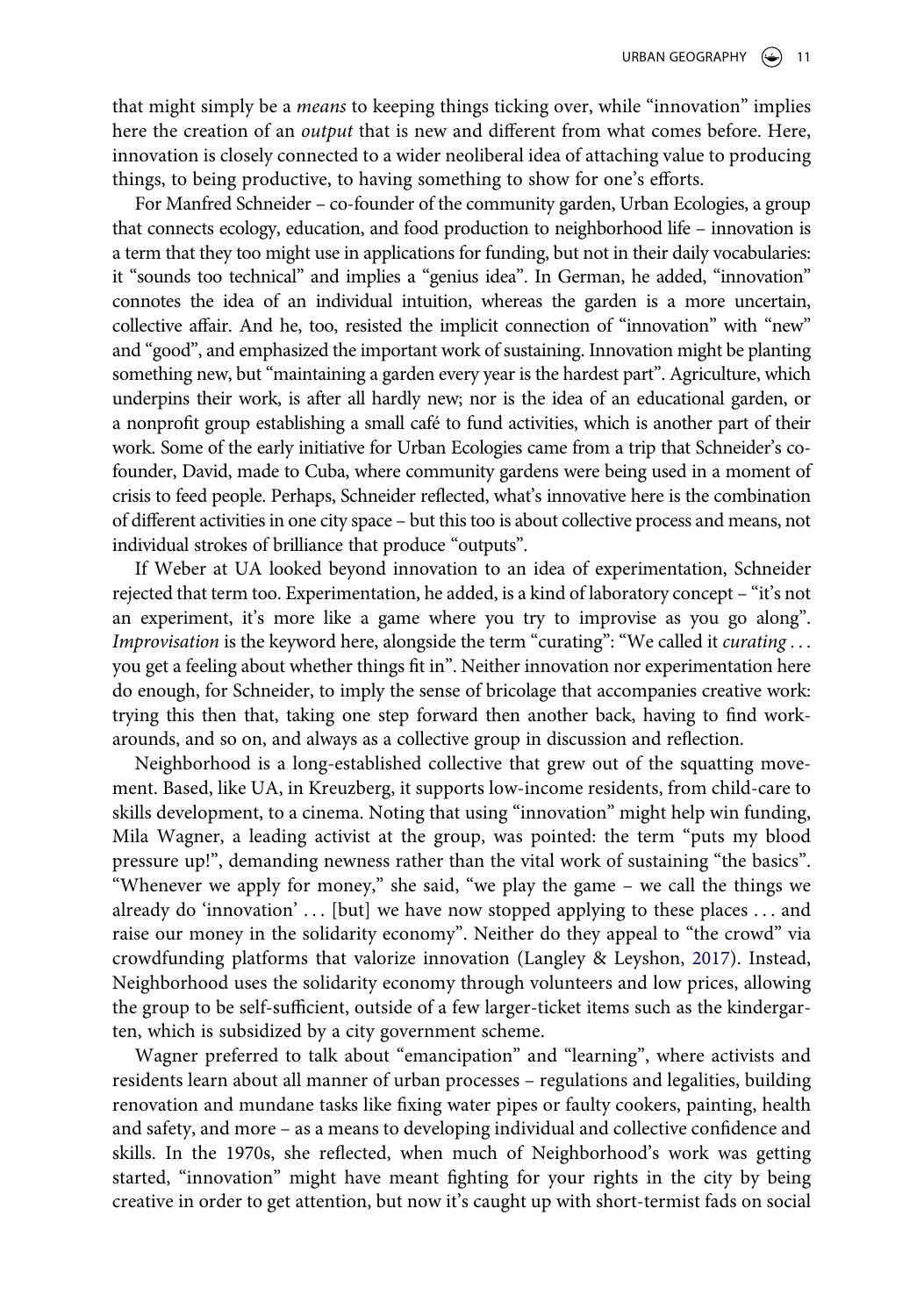media, technology, and crowdfunded projects: "Crowdfunding is a problem in this sense. If it's for a film project then crowdfunding is great, but when you work in the neighbourhood you need continuity and funding particular projects are extras, not everyday requirements. It needs to be supported by the community".

In summary, while all of these groups have conducted innovative work, often as means – ie how they do things – rather than ends or outputs, they all agree – first – that whether we call it experimentation or improvisation or learning, the process of doing things differently is always uncertain, messy, error-prone, often incremental, collective, reflective, and about "feeling" a way through relations as events and networks unfold. As we argue below, much of this critical innovation work connects to its *urban* context: the urban gives shape to – has agency in – how innovation proceeds. Second, they all have a keen awareness of the limits of innovation, and in particular of its relation to *sustaining*  both their work and the people they work on behalf of. This serves as a reminder to proponents of urban social innovation not only that it might inadvertently privilege output over process, but that it often cannot exist on its own, and instead in relation to the often mundane work of maintaining conditions.

The hostility to the term innovation is also bound up, as Schneider summarized, with a view that "innovation" in Berlin is increasingly linked to market-oriented corporate forms, which threaten the kinds of work going on in the community garden. Innovation, he suggested, is connected to a neoliberal discourse of entrepreneurial urban transformation that is pushing new developments and creating rising land pressures and costs in Berlin that could, in the end, reduce the space for more socially-oriented agendas. What Schneider opens out here is a broader debate on the growing emphasis on the city as a space that *ought* to be constantly transforming in order to succeed, often accompanied by a thin notion of the social as a sphere that will adapt, drive, and benefit from it. We return to this point later in the paper.

#### *Inhabiting innovation*

Working mainly to provide resources for socially-oriented entrepreneurs, this group includes incubator spaces, ideas test-beds, alternative financing, and scrutiny of business plans and potential markets. Here, innovation is a widely used term by those seeking to mobilize crowdfunding as a catalyst for social action. What they share with the groups described above is an alertness to the *labor* and *uncertainty* of innovation: innovation is a product of money, people, space, determination, belief, luck, solidarity, friendship, neighborhood support and involvement, and on. Here, innovation is about testing how a social problem might be "impacted" and perhaps even "solved" in new ways, including receiving backing from the crowd as a sign of need and "proof of concept". For Gerhard Shulz at the Urban Laboratory, for example, the keywords are "feasibility" and "teamwork", where new ideas are ushered along to socially-oriented markets:

People come to us with rough ideas, and we check with a methodology of design thinking. We begin with: is it plausible? From a social and environmental position, is there an end goal? Is it feasible as a team – we don't believe in heroes, has to be teamwork. Is it crisp, is it new, a new technology or a new address for a problem? If it is an old approach, a known way of doing things, we're not so interested.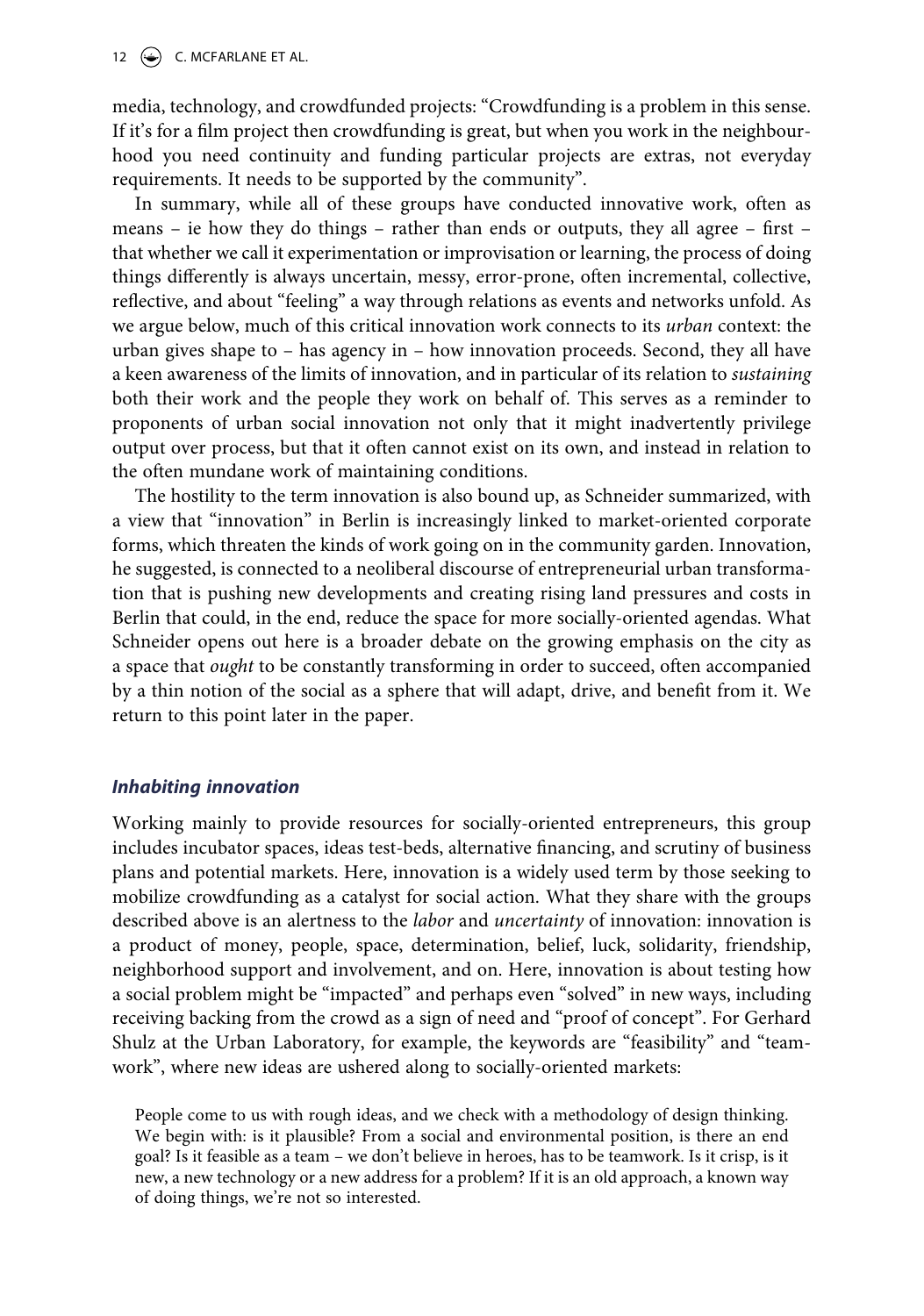An innovation, he added, is a new angle on things, but might be anything – a "wild idea . . . a technology, a process, a new device". Nonetheless, there tends to be a stronger focus here on the output, on the *product* rather than the means or process as the innovation. Urban Laboratory has supported projects to cool fridges environmentally, support refugees into schools in Berlin, and a number of food-based projects. Around a third of ideas fail. What they provide is "a platform to test and improve". If ideas gather interest through a crowdfunding campaign (i.e. proof of concept), they are presented to "experts" – freelancers, social practitioners, representatives of banks like Deutsche Bank – who may lend additional financial and knowledge-based support. Other groups – such as Platform and Social Economy – work with central and local government agencies, foundations, and groups like Sparkasse on specific ongoing streams of work. While there are changes here to traditional models of lending and grantmaking, Martin Richter from Transition argued that it is being resisted in the social economy more broadly where, for organizations delivering welfare, transition to a "social impact" model of financing has gained little traction.

Hannah Schmidt, who helped start Urban Food, a restaurant that cooks with discarded food that has reached its "best before" date, explained how Urban Laboratory supported them from pitch to incubating the idea and raising funds through crowdfunding. For Schmidt, getting an innovation going involved six elements: a new idea (in this case, waste as ingredients to drive a restaurant and community workshops/educational activities), improvisation (e.g. pop-up diner to help raise profile and funds), belief, patience in the face of regular set-backs, luck, and a civic culture of creativity and social action that embraces new ideas. Here, "improvisation" is the process of persevering and developing workarounds, which was far more important than the idea:

In the last 2 years I've discovered its incredible how people can improvise . . . We are chaotic but in the end we make it. Perhaps not efficient, and perhaps also stressed, more than if you had more structure and money and human resources . . .. We had pop up dinners because we had no restaurant, and at one event one woman said her husband was renting a location. So we had this good luck, but also good luck we created through an improvised idea – the pop-up dinners.

Schmidt, then, connected both the process and the output, where the process is "improvisation" and reminiscent of the critical innovation accounts, and the output is the innovation. For all the differences between the form, purpose and politics of "inhabiting innovation" and "critical innovation", there are common foci: on social and/or ecological improvement for marginalized groups; on the sheer work of innovation over time; on the uncertainty, errors and need to adapt and learn as you go; and on the need for collective teamwork and networks of support. Both sets of groups also seek to create contexts in which to enable innovation to occur - "curate", in Schneider's terms, "incubate" in Shulz's.

Our findings here build on Moulaert and MacCallum's [\(2019\)](#page-22-2) argument that social innovation is a spatially differentiated work in progress, including within the one city. Yet our focus shows too how the idea of innovation is varied and unstable, and is taken to be particular and differentiated, often eliciting deeply contested and political ideas about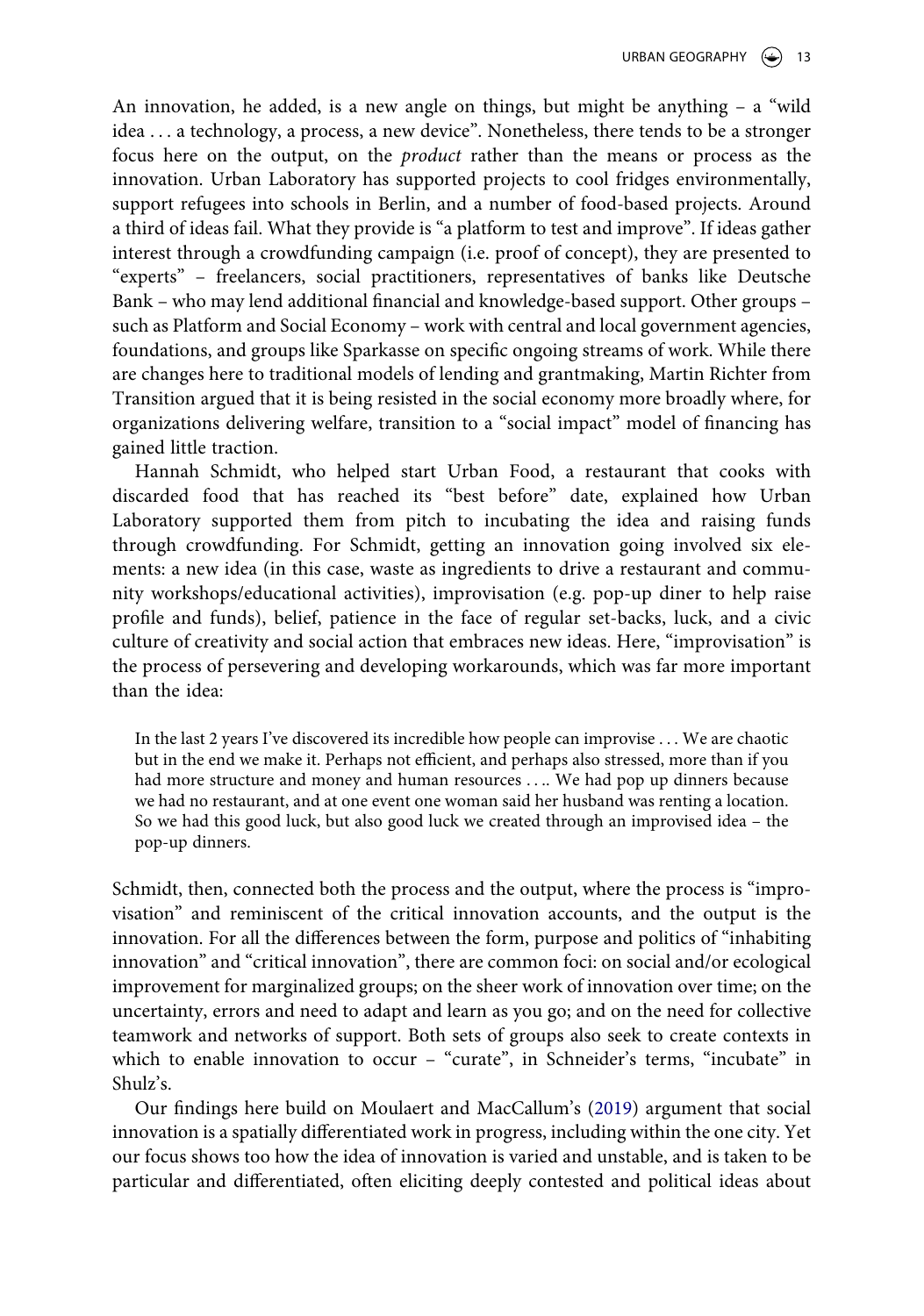what it means do be doing the work of social change differently. To better understand why one group is more at ease with "innovation" than the other, we need to turn to how these groups relate to the "social" in urban social innovation.

#### **Putting the social to work**

<span id="page-15-0"></span>We now go on to explore three relations to the social that emerged from our interviewees, and which follow on from the conceptions of innovation above: the *entrepreneurial social, the damaged social*, and the *social as cultural encounter*. We begin with the entrepreneurial social, and Platform – a major player in the rewards sector of Germany's crowdfunding economy. Platform is a social enterprise, marking it out from major platforms operating in, for example, the Uk crowdfunding economy (Langley, [2016](#page-22-23)). The organization intermediates the funding of social enterprise projects, whether these projects further education for refugees or create sustainable local shops that dispense with packaging. Platform's Hans Vogel described the social as a particular ethical orientation and motivation of entrepreneurship. The emphasis here is on fostering a *culture* of social innovation; i.e. a sense of creative energy and momentum that realizes the potential of the crowds "out there".

The social here is an active *loose* public without territory and well-defined social bonds, where people make ephemeral commitments to causes without meeting the people involved. There's also a sense that the time for this kind of social has arrived. Digital startup platform Digital City talks about how "positive social change doesn't happen by sitting back and waiting for something to happen. These uncertain times call for people to lean in" (on "leaning in" in the digital economy, see Sandberg, [2013\)](#page-22-24). The social is the *driver* of innovation here, and a biopolitics of the tech savvy networked individual and collective is important.

<span id="page-15-1"></span>At the same time, the social is *emergent*. For example, at an event in Berlin that Urban Laboratory organized with FinTech companies and social banking institutions, the FinTech companies were concerned with how to analyze data to establish the emergent social concerns and motives of users. Here, doing socially entrepreneurial work entailed an element of the data-based *discovery* of the social. At the same time, Ben Mason from Social Economy pointed out that new instructions by regulators require them only to list on their website the projects of organizations that are registered charities under the law; i.e. organizations with a track record of working on the social. This undercuts their ability to facilitate bottom-up and project-driven entrepreneurial social change, and limits the emergent social to those with pre-ordained experience and skill sets.

The "entrepreneurial social" links closely to "inhabiting innovation", and here the social is of a quite different sort from those in the "critical innovation" group. For example, Mila Wagner at Neighborhood described a *damaged* and *struggling social*. If the entrepreneurial social is "out there" across and beyond Berlin, the damaged social is well known and identifiable to Neighborhood because it is located in the immediate urban area. This is a social in which people struggle with poor quality housing, where for parents look to make ends meet from state benefits, often dependent on Neighborhood for training, the kindergarten, and in some cases their social lives. The role of activists like Wagner here is to get to know and support local people and their everyday needs and aspirations, not to proof project-based ideas. "Critical innovation" connects to the idea of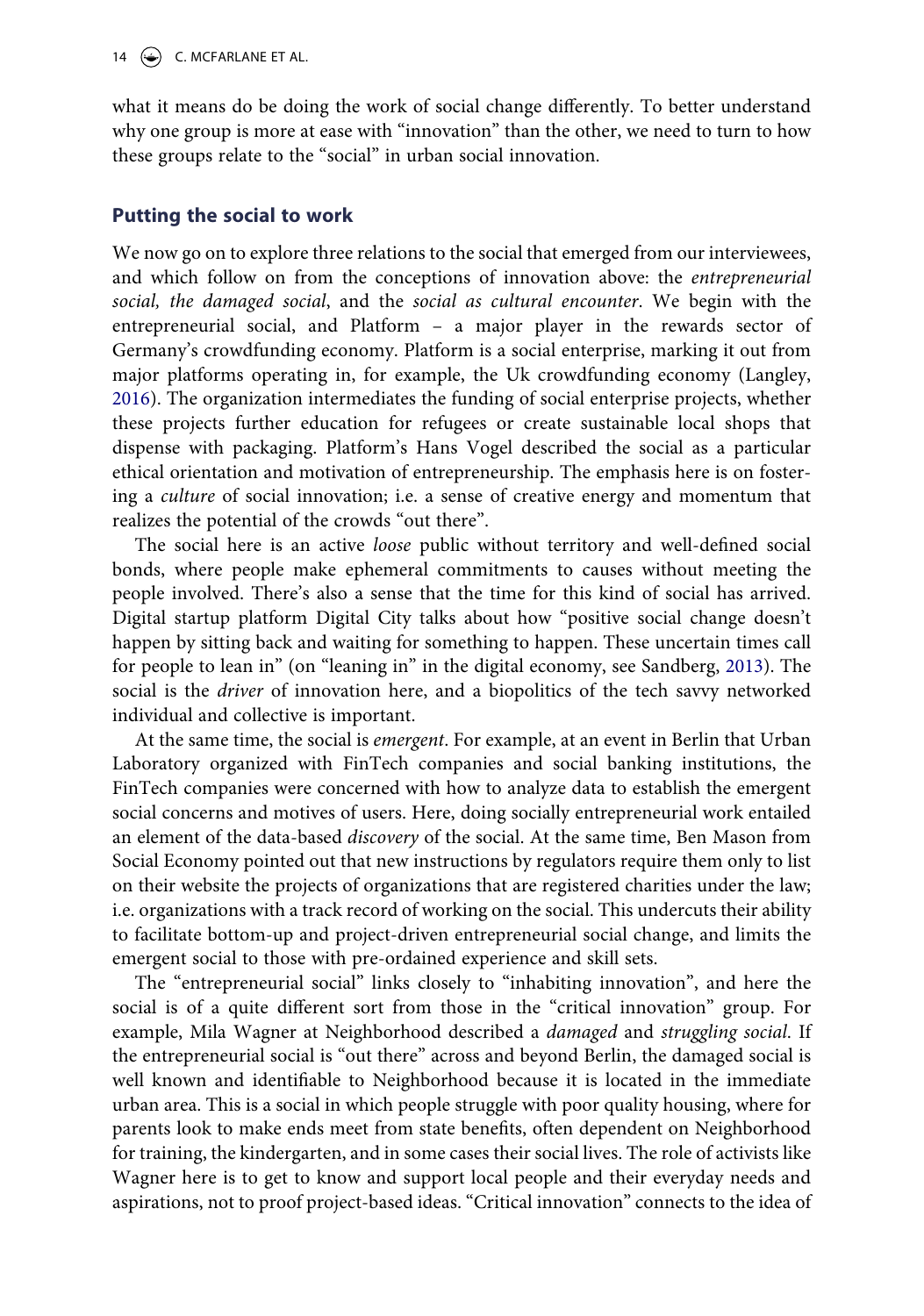the "damaged social", then, because the struggles local people face demand a focus on developing provisions that support their everyday lives, and here innovation as an idea can appear short-termist (hence Wagner's focus instead on "learning").

Third, there is the social as *cultural encounter*. Paul Weber at UA spoke about the encounter of "old" and "new" Berliners – refugees – in their work, and how those encounters can create creative relations and activities in the city. Weber described the social as primarily "cultural", given that UA's work seeks – through art, drama, dance, music, gardening, and so on – to change perceptions, foster mutual learning and reflections, and generate new understandings of identities and the city. Campus Cosmopolis made similar claims. The social here is not something "out there" but a world that has to be made, which is multiple rather than singular in form, more translocal and subject to change than the damaged social Wagner described (e.g. as new Berliners encounter and learn from one another). That this sense of the social-in-flux via cultural encounter connects to a "critical innovation" account is not surprising, given that what matters for those involved is less the fact of innovation, nor even the results, but more the hard and often messy improvisations and curations of working through differences in practice.

These different forms of the social – entrepreneurial, damaged, and cultural encounter – draw our attention to how conceptions of both "innovation" and the "social" inter-relate in ways that reveal distinct urban social innovations. These different renderings of the social connect, for example, to different spatialities (eg local territory or wider spread), temporalities (short or long term), and ideas of agency (the active digital entrepreneur, or residents in need with less resource and network), provision (new ways of doing things, or finding familiar basic needs), and knowledge (of existing or potential social economies, or local people in a neighborhood, or new understandings of self and other). This builds on existing literature on social innovation by illustrating how these kinds of distinctions reveal radically different forms of and orientations to urban social innovation, and underlines the value of attending to different readings of "social" and "innovation" and how they are inter-related by urban actors.

## **Foregrounding the urban: building and density**

The role of the urban is both vital and varied in co-constituting forms of urban social innovation. Like innovation and the social, the urban is not a stable category here. For each of our respondents, it stands for particular sites (neighborhoods, streets, even the city as a whole), and there are different temporalities – past, present and future – attached to it. For some groups, the very nature of the work they do is attributed directly to the place in which they are working, while for others the site is little more than a convenience – whether in the form of cheap rent in a well-connected place, or simply a Berlin address. We highlight two broad ways in which respondents connected the urban to the social and innovation: the urban as a *building* process, and the urban as a *density of creative people* in a relatively cheap city.

#### *Urban as building process*

For UA, in their work with artists and refugees, the work of social innovation is inextricably connected to urbanism as a material process of construction. The city is a lively part of their work: low rent enables people to come together in a place, but the places they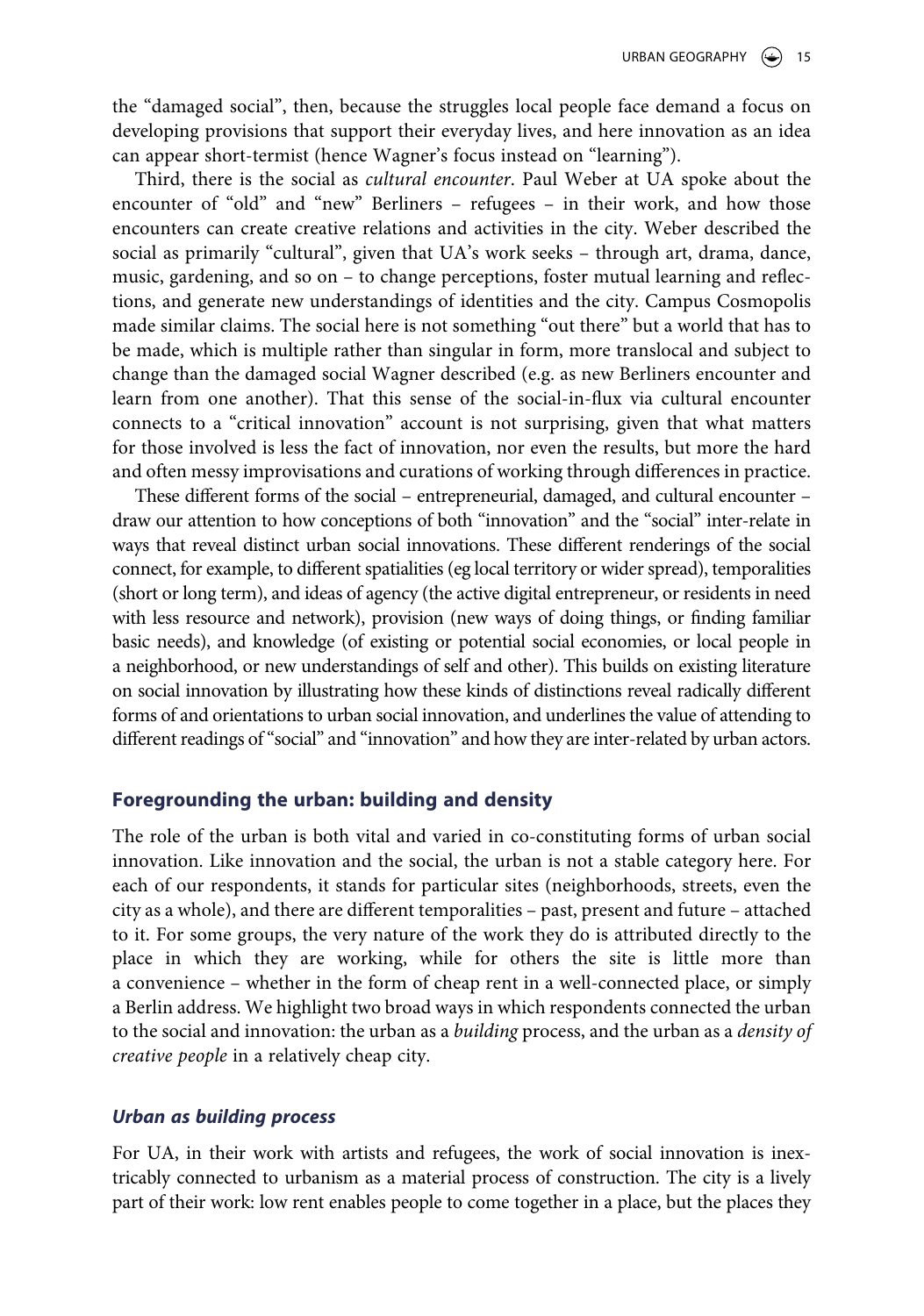16  $\left(\rightarrow\right)$  C. MCFARLANE ET AL.

inhabit often need a great deal of work, from fixing windows to building furniture. The urban is, in practical terms, something that is *built*, and then maintained and repaired. The specifically urban dimension here lies with how building emerges through the different kinds of built form and social groups that dense heterogeneity affords. That building process is at once social and material, and often about learning: people working together with things to create or transform spaces (Grabher, [2018](#page-21-22)). UA use an old train station warehouse, an abandoned hotel (mainly for their work with refugees), and using an old GDR government building in the city center for artists, refugees and volunteers. In each, space becomes a staging post for multicultural encounters, bringing difference together to forge new solidarities, support, and artistic expression. For Mila Wagner at Neighborhood, urban space as a building process is equally vital, including as a space of encounter and solidarity: building workshops, space for training and seminars, a cinema, hostel, bakery, café, canteen, bike repair shop, and hostel of 35 beds:

We had only one idea at first: activists simply wanted to stop an investor taking this building . . . In the middle of the squatting movement it was not difficult to find supporters. But then a group of single mothers came to us with improper housing, and we had revolutionary trade unionists, and the activists from the *kiez* [neighbourhood] – this was our amalgam. We learned that there were more that 100 children with no kindergarten . . .. When we started we realised everything around us was multicultural and we brought the children together for school, and we had a football team here . . . So the work here emerged through the neighbourhood.

<span id="page-17-0"></span>These forms of urban building and dwelling, or *cité* and *ville*, both emerge from the urban and weave it anew as part of an ethic of intervention in the city (Sennett, [2018;](#page-22-25) Soja, [2000](#page-22-8)). The discourses of experimentation, improvisation, and learning outlined earlier in relation to creative innovation are here *materialized* in always already social ways. In contrast, for the start-ups and social enterprises – more closely aligned with an entrepreneurial sense of the social – the focus was less on learning with materials-in-place, and more about building *digital* platforms to bring loose collectives across urban space together, and enable financing. Here, digital spaces and topographical places feed off one another, for instance, in the financing of short-lived social innovations, such as the plethora of temporary public spaces that pop up in Berlin during the summer months.

#### *Urban as creative densities*

Almost all interviewees acknowledged the importance of a history of creativity and experimentation in Berlin, and/or suggested that Berliners are likely to volunteer for things they care about. Some put this down to the legacy of the Cold War – in the east, getting by and making things work in often austere conditions, or in the West, being relatively isolated and having to forge connections with one another, often without the resources of other major European capitals. Many noted that Berlin's comparatively cheap rents, empty buildings and relaxed regulations created spaces for experimentation (Colomb, [2017](#page-21-11)). As Manfred Schneider at Urban Ecologies put it, "it's not just about having more space and it being cheaper", but the historical "leftovers" of urban space that were accompanied – at least in the early post-wall years – with relatively relaxed regulations and tax systems, low living costs, and a good number of people with time to give and energy to spend.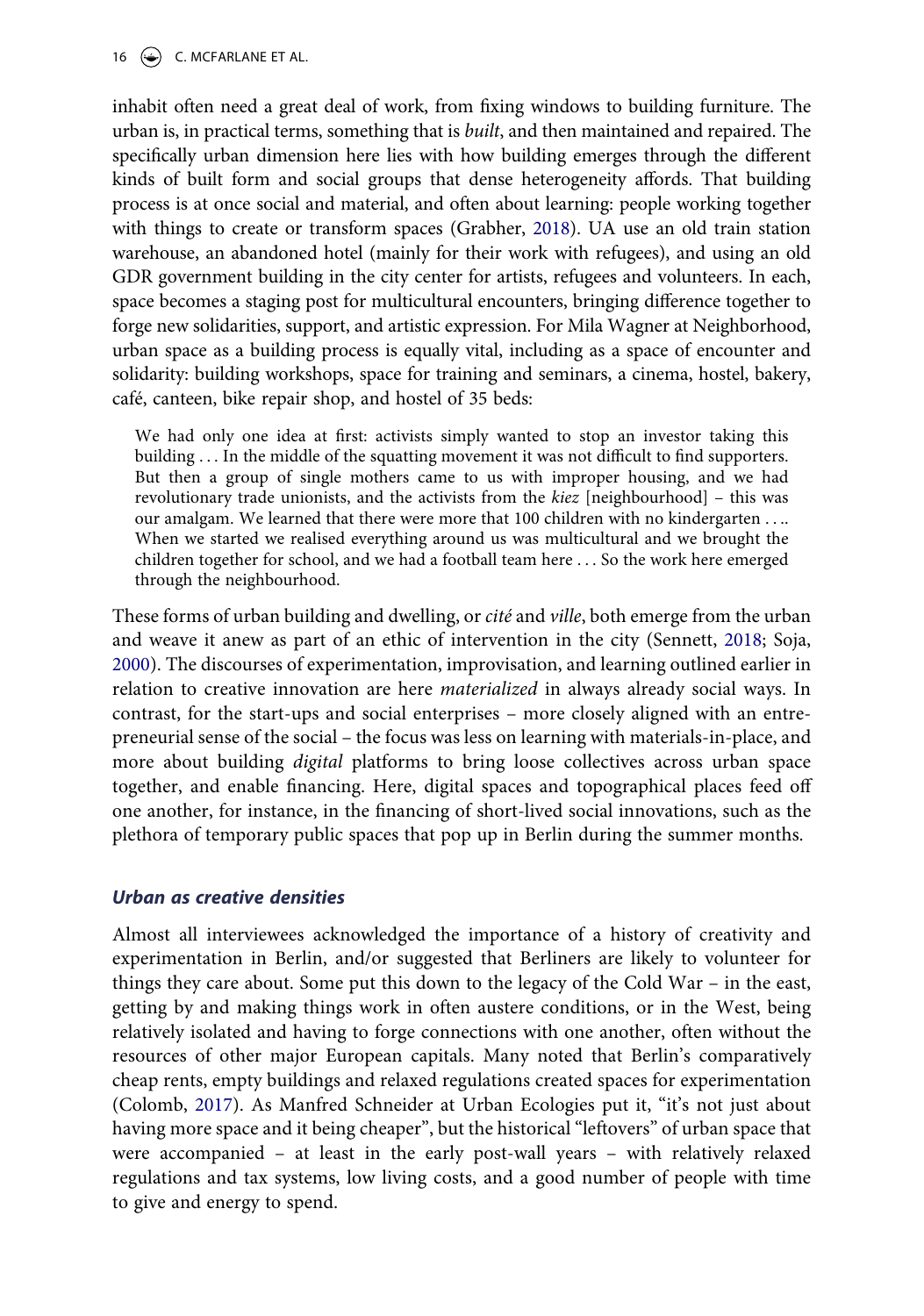For Paul Weber (UA), Berlin is a "concentration of interesting people", a "critical mass of progressive individuals". For Hannah Schmidt at Urban Food, "Berlin people want to be engaged as volunteers,". For Gerhard Shulz at Urban Laboratory, the city has inherited an "atmosphere": "We were an Island for 40 years and the big money wasn't here . . . it was a free thinking city and had enough space to live cheap, with open space, not a crazy market like Paris or London or Rome. Not everything was done by money". For Hans Vogel at Platform, "the history of socialism and capitalism creates different cultures and [the city is] quite cheap so you can prime new ideas here . . . the start-up scene in New York is more professional and revenue-based and pressured than here". He added, importantly, that the city itself varies considerably: "It's harder to do [social innovation] in more expensive parts of the city than in cheaper and creative parts of the city like Kreuzberg, Neukölln, or Wedding".

The idea of the city as holding all kinds of densities that might foster innovation echoes the "City as Lab" approach outlined earlier, in which particular urban attributes are connected to the potential for innovation. The difference, however, is that this version of the urban is positioned as more explicitly open than the City as Lab approach, connected to – indeed, produced by – different political and social beliefs and ways of being that take us beyond the more entrepreneurial tech-savvy social connected to that tradition, and enabled by Berlin's particular urban geographies and histories. It is a view of the urban, then, that cuts across both the critical and inhabiting innovation orientations.

This view of the urban – of what its densities might creatively do – connects closely to "inhabiting innovation" and to the "entrepreneurial social". And yet, that history also connects to accounts of "critical innovation" and of the social as cultural encounter, because those stories foreground the inherited solidarities of the city that feed into the idea of the urban as built. The urban as building connects to the social as a cultural encounter, but looks less to the history of the city and more to how new cultural encounters with refugees demand learning Berlin – what it is and who composes it – all over again. Across these accounts of the urban – whether as building process or as creative density – is a shared sense that the urban is more than just context, but enters into the making of social innovation. The form may be an atmosphere, attributed to a longer culture of free-thinking expression and do-it-yourself action, that makes innovation a kind of trait in the city.

<span id="page-18-0"></span>In these accounts, Berlin was, and remains, a city of relative experimentation – "a kind of trialing for thinking differently", as Weber put it – but in the same breadth, most respondents argued that possibilities are narrowing due to rising land prices and economic competition for space. Property prices rose by 20% in 2017, the fastest rise of any city in the world (Collinson, [2018\)](#page-21-23). "Berlin", Weber continued, "is not yet London and New York", there remains "potential", but "the city does not see what it loses." Niklas Kuhlendahl at Campus Cosmopolis agreed. "Real estate prices are creating real obstacles". Schneider, at Urban Ecologies, put it more bluntly: "The market is like a wave taking everything. Maybe the moment [for a different socioeconomic path] has been missed". For Anna Lehmann at Digital City, Berlin still "attracts collaboratively minded people" but is "on a trajectory that is worrying . . . [there is the] possibility to lose what makes Berlin unique". "Maybe in 10 years" reflected Gerhard Shulz, "it's over – gentrification rolling through the city".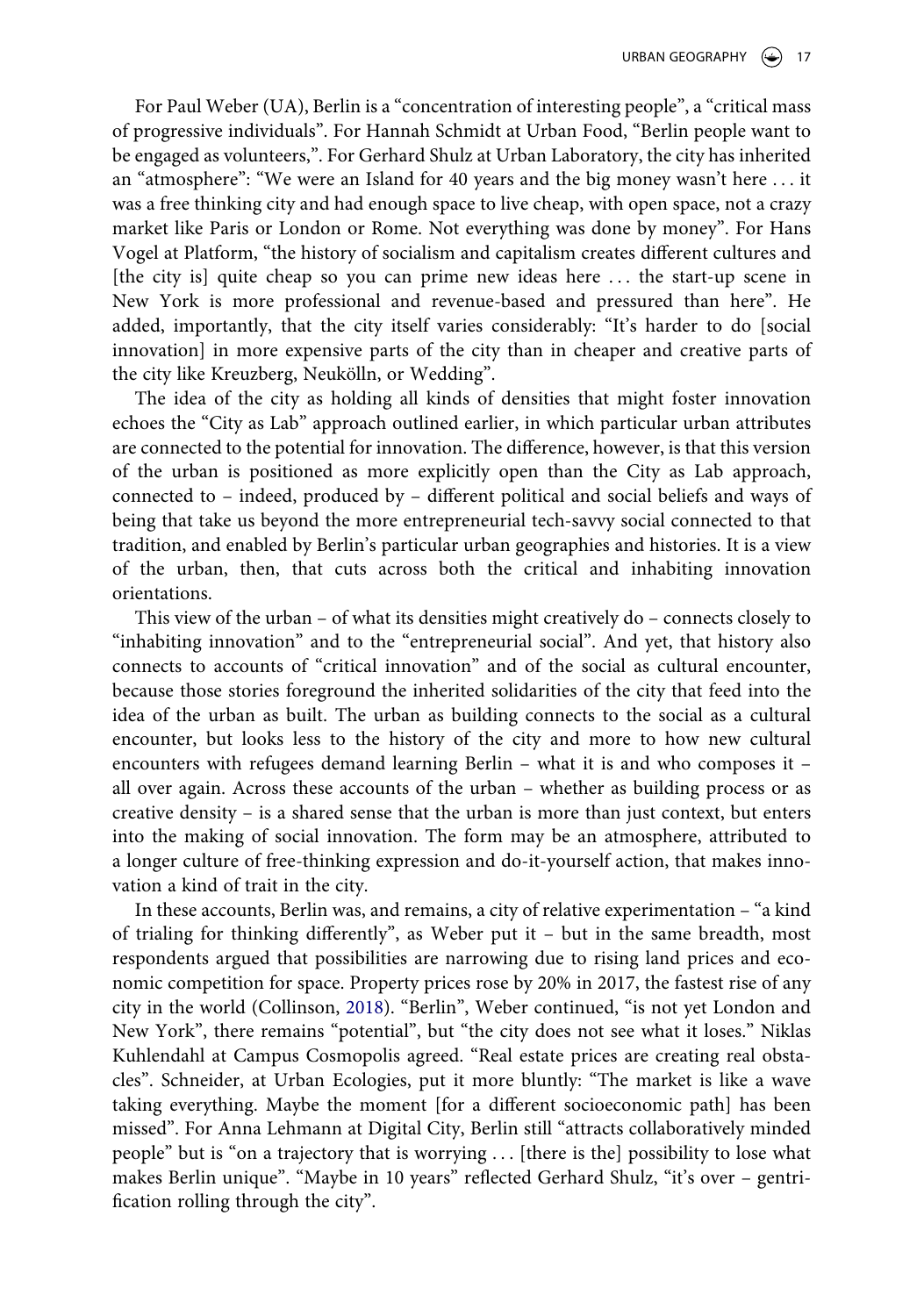For scholars of social innovation, there is an important message here about paying closer attention to how conceptions of the urban inform social innovation as an idea and practice, and its futures. No one spatiality emerges as dominant for social innovation – yes, density matters, but while for some groups proximity is key (eg Neighborhood), for others the challenge is connecting people from different walks of life across and beyond the city (eg, in their different ways, UA and Urban Laboratory). How we conceive of the urban can, then, open up some possibilities for social innovation while closing off others, just as how we perceive innovation or the social has consequences for how we might understand the role of the urban.

#### **Conclusion**

Despite the proliferation of research on social innovation in the city, and the growing focus on place-specificity, few studies attend to the particular inflections actors bring to "urban", "social", and "innovation", and how they relate to one another. We have tried to show that there is value in investigating these articulations. Our aim has not been to evaluate the impact of the different initiatives described here, but to work with a breadth of cases that collectively reveal a range of ways in which urban social innovation is understood and pursued in the city today.

Innovation in the city does not simply fall into binary terms as either an exclusive and damaging neoliberal innovation, or as a progressive innovation in marginal spaces oriented to social needs and urban politicization (Moulaert & MacCallum, [2019\)](#page-22-2). Innovation is not a stable, fixed or uncontested concept and practice that neatly falls into either damaging or progressive work in the city. Instead, it is differently configured in its relations to (also highly divergent) ideas of the "urban" and "social".

We have shown, for example, that those who were cautious and critical of the idea of "innovation" as a technical, linear, individualized term that privileges newness, were also more likely to connect to an idea of the social as damaged or as cultural encounter, and the urban as a material building process that connects people and place. In contrast, those who were more comfortable with the term innovation were more likely to relate to a sense of the social as an entrepreneurial domain, and to see the urban as building digital spaces and creative densities. For Neighborhood, the social has been damaged by inequality, and innovation only matters if it is able to help people cope, sustain and get on in a particular urban locale, while for Urban Laboratory the social is a vibrant space that can generate innovation only if it is "proofed" by the social economy in a wider spatiality of the urban not connected to any one territory. Urban Laboratory celebrates innovation and praises the social, Neighborhood is suspect of the term innovation and is anxious about the social, and instead innovates by finding new ways of providing services or raising resources.

Our approach provides a useful set of resources through which to broaden our understanding of the plurality of forms and politics attached to urban social innovation in a city. It is, then, both a conceptual and a methodological orientation to the topic, which in turn feeds into an analytical approach. The form that urban social innovation takes is not driven by the innovation itself, but by the relational coconstitutions of how innovation, the social, and the urban are conceived, inter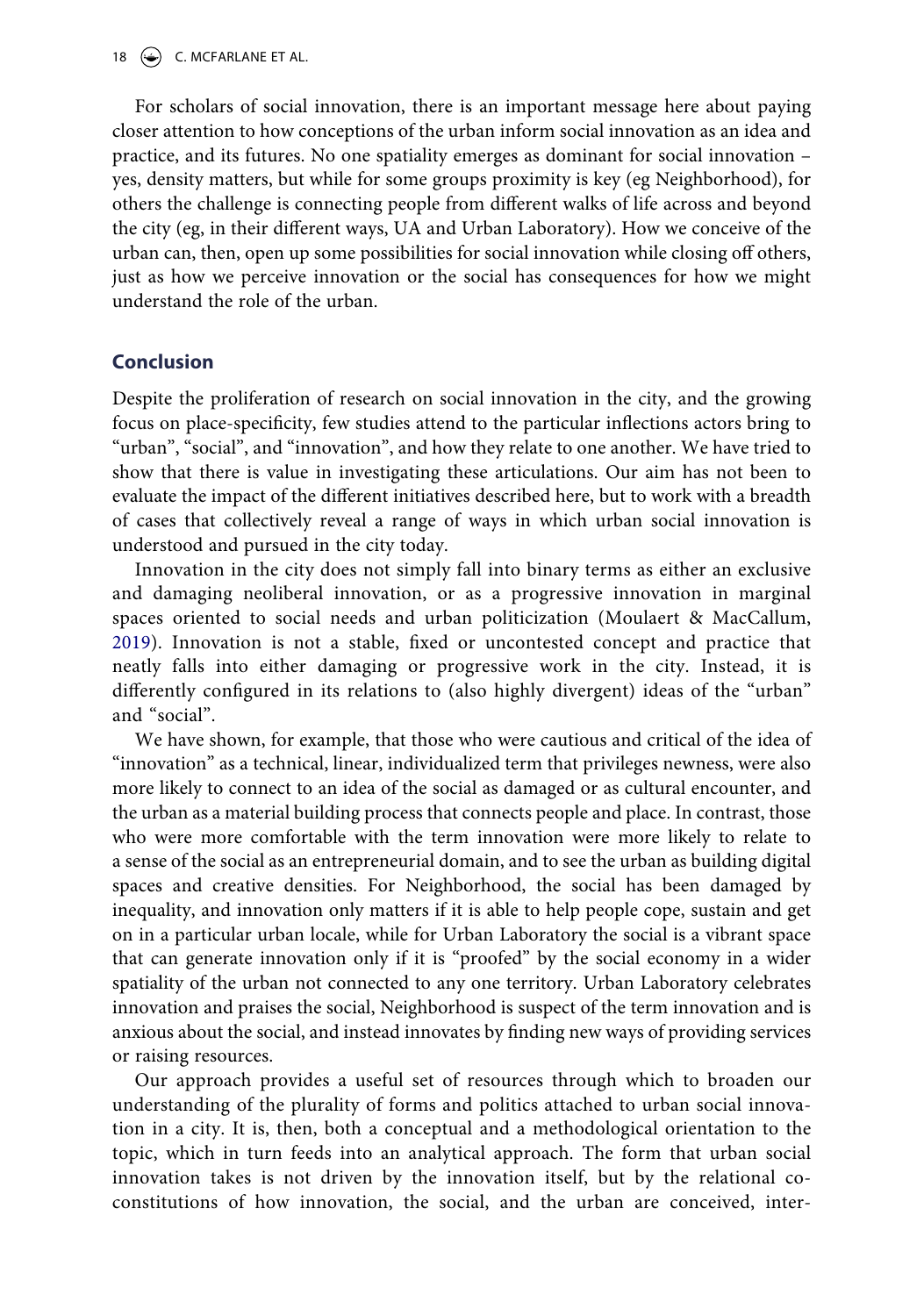related, and practiced. As a methodological approach, our work offers a route to understanding the form and diversities of urban social innovation in the city; other areas of work, as we've discussed, focusses on the impact of some of the forms we've described, and together these approaches can provide a framework for taking stock of the state of urban social innovation today. There are three additional contributions from our arguments to the wider literature which might inform future research.

One is that these different expressions of urban, social and innovation reveal the different potential routes, even within one set of groups in one city, for doing socially innovative work. Rather than position one route as necessarily better than another, or define urban social innovation in advance, our approach points instead to a growing archive from which to learn about urban possibilities and to investigate the position of "innovation" in the wider urban context. The idea attached to these terms are historically produced, often conflictual and sometimes surprisingly overlapping. They speak to the political conjuncture and histories of the city, and offer insight into the nature of urban change.

A second contribution is, following on, that focusing on how different groups connect urban, social and innovation allows us to generate a larger insight about the stakes and role of urban social innovation in a particular city. The kinds of urban social innovation that emerge in a city are tied in part to the nature of urban political economy and politics, and so in Berlin, as Susan Soederberg [\(2018\)](#page-22-6) has argued, the neoliberalisation of the state has meant that civil society groups have sometimes filled gaps that state providers would have previously fulfilled, including in relation to housing or refugee support. We have learned about the potential futures people perceive in Berlin. Almost all groups we spoke to perceived Berlin to be at a crossroads, where the potential for different urban social innovations is shrinking due to an increasingly expensive urban fabric. Adopting a "city-as-lab" approach might tempt us to argue that new forms of collaboration and technology will drive innovation and entrepreneurship, that Berlin might innovate its way out of this challenge, whether through the sharing economy, open data sharing or alternative financing. We would not reject this possibility – cities, after all, have a habit of surprising, and the future is never closed. And, finally, a third contribution is that examining how these groups, and others, read and put urban social innovation to work illustrates the fundamental importance for scholars of urban social innovation to do that same. The ways in which we, as researchers, conceive the urban has powerful impacts on how we conceive the social and innovation, and vice versa. But this is not often made explicit in writing on social innovation.

#### **Disclosure statement**

No potential conflict of interest was reported by the author(s).

#### **Funding**

This work was supported by the Economic and Social Research Council [ES/N005988/1].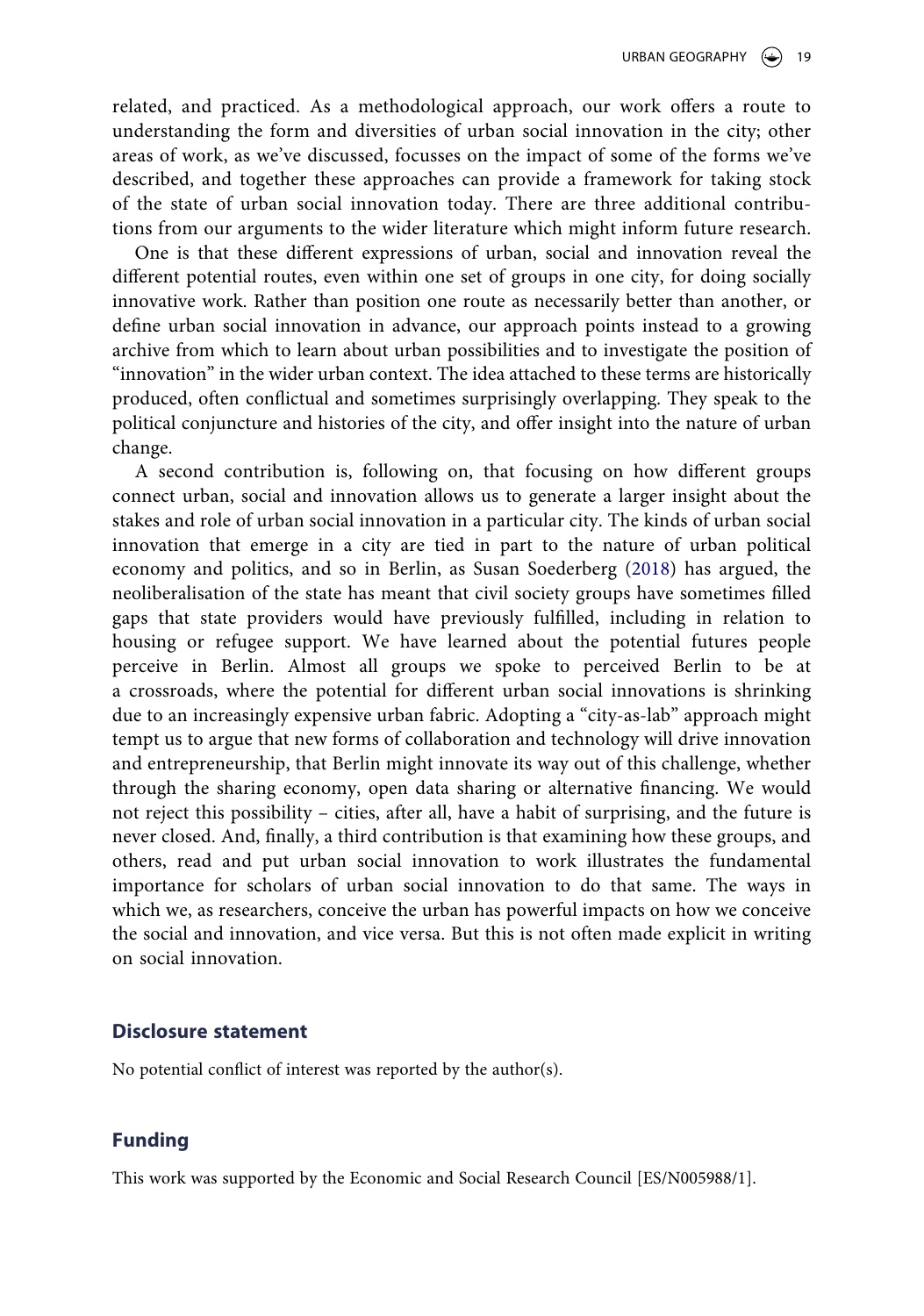#### **References**

- <span id="page-21-18"></span>Amin, A., & Cohendet, P. ([2004](#page-7-0)). *Architectures of knowledge: Firms, capabilities and communities*. Oxford University Press.
- <span id="page-21-13"></span>Bishop, P., & Williams, L. ([2012\)](#page-5-0). *The temporary city*. Routledge.
- <span id="page-21-8"></span>Brandsen, T., Cattacin, S., Evers, A., & Zimmer, A. (Eds). ([2016\)](#page-3-0). *Social innovations in the urban context*. Springer.
- <span id="page-21-0"></span>Bulkeley, H., Coenen, C., Frantzeskaki, N, Hartmann, C., Kronsell, A., Mai, L., Marvin, S., McKormick, K., Steenbergen, F., & Palgan, Y.V. ([2016](#page-2-2)). Urban living labs: Governing urban sustainability transitions. *Current Opinion in Environmental Sustainability*, *22*, 13–17. [https://](https://doi.org/10.1016/j.cosust.2017.02.003) [doi.org/10.1016/j.cosust.2017.02.003](https://doi.org/10.1016/j.cosust.2017.02.003)
- <span id="page-21-9"></span>Chesborough, H. ([2003](#page-4-0)). *Open innovation: The new imperative for creating and profiting from technology*. Harvard Business Press.
- <span id="page-21-20"></span>Cohen, B., Almirall, E., & Chesbrough, H. ([2016\)](#page-8-0). The city as a lab: Open innovation meets the collaborative economy. *California Management Review*, *59*(1), 5–13. [https://doi.org/10.1177/](https://doi.org/10.1177/0008125616683951) [0008125616683951](https://doi.org/10.1177/0008125616683951)
- <span id="page-21-1"></span>Cohen, B. [\(2016\)](#page-3-1). *The emergence of the urban entrepreneur: How the growth of cities and the sharing economy are driving a new breed of innovators*. Praeger.
- <span id="page-21-23"></span>Collinson, P. [\(2018](#page-18-0), April 10). Berlin tops the world as city with the fastest rising property prices. *The Guardian*. Retrieved July 18, 2018, from [https://www.theguardian.com/world/2018/apr/10/](https://www.theguardian.com/world/2018/apr/10/berlin-world-fastest-rising-property-prices) [berlin-world-fastest-rising-property-prices](https://www.theguardian.com/world/2018/apr/10/berlin-world-fastest-rising-property-prices)
- <span id="page-21-11"></span>Colomb, C. ([2017\)](#page-4-1). The trajectory of Berlin's 'interim spaces': Tensions and conflicts in the mobilisation of 'temporary uses' of urban space in local economic development. In J. Henneberry (Ed.), *Transience and permanence in urban development* (pp. 131–149). Wiley Blackwell.
- <span id="page-21-21"></span>Eder, J., & Trippi, M. ([2019\)](#page-9-0). Innovation in the Periphery: Compensation and Exploitation Strategies. *Growth and Change: A Journal of Urban and Regional Policy*, *50*(4), 1511–1531. <https://doi.org/10.1111/grow.12328>
- <span id="page-21-19"></span>Edler, J., Cunningham, P., Gok, A., & Shapira, P. [\(2016](#page-8-0)). *Handbook of innovation policy impact*. Elgar.
- <span id="page-21-3"></span>European Commission. [\(2011](#page-3-2)), *Cities of tomorrow – Challenges, visions, ways forward*. Retrieved July 8, 2018, from [http://ec.europa.eu/regional\\_policy/sources/docgener/studies/pdf/citiesofto](http://ec.europa.eu/regional_policy/sources/docgener/studies/pdf/citiesoftomorrow/citiesoftomorrow_final.pdf) [morrow/citiesoftomorrow\\_final.pdf](http://ec.europa.eu/regional_policy/sources/docgener/studies/pdf/citiesoftomorrow/citiesoftomorrow_final.pdf)
- <span id="page-21-4"></span>European Commission. [\(2013\)](#page-3-2) *Guide to social innovation*. Retrieved July 8, 2018, from [http://ec.europa.](http://ec.europa.eu/regional_policy/sources/docgener/presenta/social_innovation/social_innovation_2013.pdf)  [eu/regional\\_policy/sources/docgener/presenta/social\\_innovation/social\\_innovation\\_2013.pdf](http://ec.europa.eu/regional_policy/sources/docgener/presenta/social_innovation/social_innovation_2013.pdf)
- <span id="page-21-5"></span>European Commission. [\(2014\)](#page-3-2) *The social business initiative of the European Commission*. Retrieved July 8, 2018, from <https://ec.europa.eu/docsroom/documents/14583/attachments/3/translations//native>
- <span id="page-21-6"></span>Eurostat. ([2014\)](#page-3-3). *Regional innovation scoreboard 2014*. European Union, Directorate General for Enterprise and Industry.
- <span id="page-21-16"></span>Florida, R. ([2002](#page-6-0)) *The rise of the creative class: and how it's transforming work, leisure, community and everyday life*. New York: Basic Books.
- <span id="page-21-2"></span>Florida, R., & Mellander, C. ([2016](#page-3-1)). Rise of the startup city: the changing geography of the venture capital financed innovation, *California Management Review*, *59*(1), 14–38
- <span id="page-21-17"></span>Florida, R. [\(2011\)](#page-6-0). *The rise of the creative class revisited*. Basic Books.
- <span id="page-21-7"></span>Godin, B. ([2015](#page-3-3)). *Innovation contested: The idea of innovation over the centuries*. Routledge.
- <span id="page-21-22"></span>Grabher, G. ([2018](#page-9-1)). Marginality as strategy: Leveraging peripherality for creativity. *Environment and Planning A: Economy and Space*, *50*(8), 1785–1794. <https://doi.org/10.1177/0308518X18784021>
- <span id="page-21-14"></span>Holm, A., & Kuhn, A. [\(2011\)](#page-5-1). Squatting and urban renewal: The interaction of squatter movements and strategies of urban restructuring in Berlin. *International Journal of Urban and Regional Research*, *35*(3), 644–658. <https://doi.org/10.1111/j.1468-2427.2010.001009.x>

<span id="page-21-15"></span><span id="page-21-12"></span>Huyssen, A. [\(1997](#page-4-1)). The voids of Berlin. *Critical Inquiry*, *24*(1), 57–81.<https://doi.org/10.1086/448867> Jacobs, J. ([1961\)](#page-6-1). *The death and life of Great American Cities*. Random House.

<span id="page-21-10"></span>Landy, C., & Bianchini, F. [\(1995](#page-4-0)). *The creative city*. Demos.